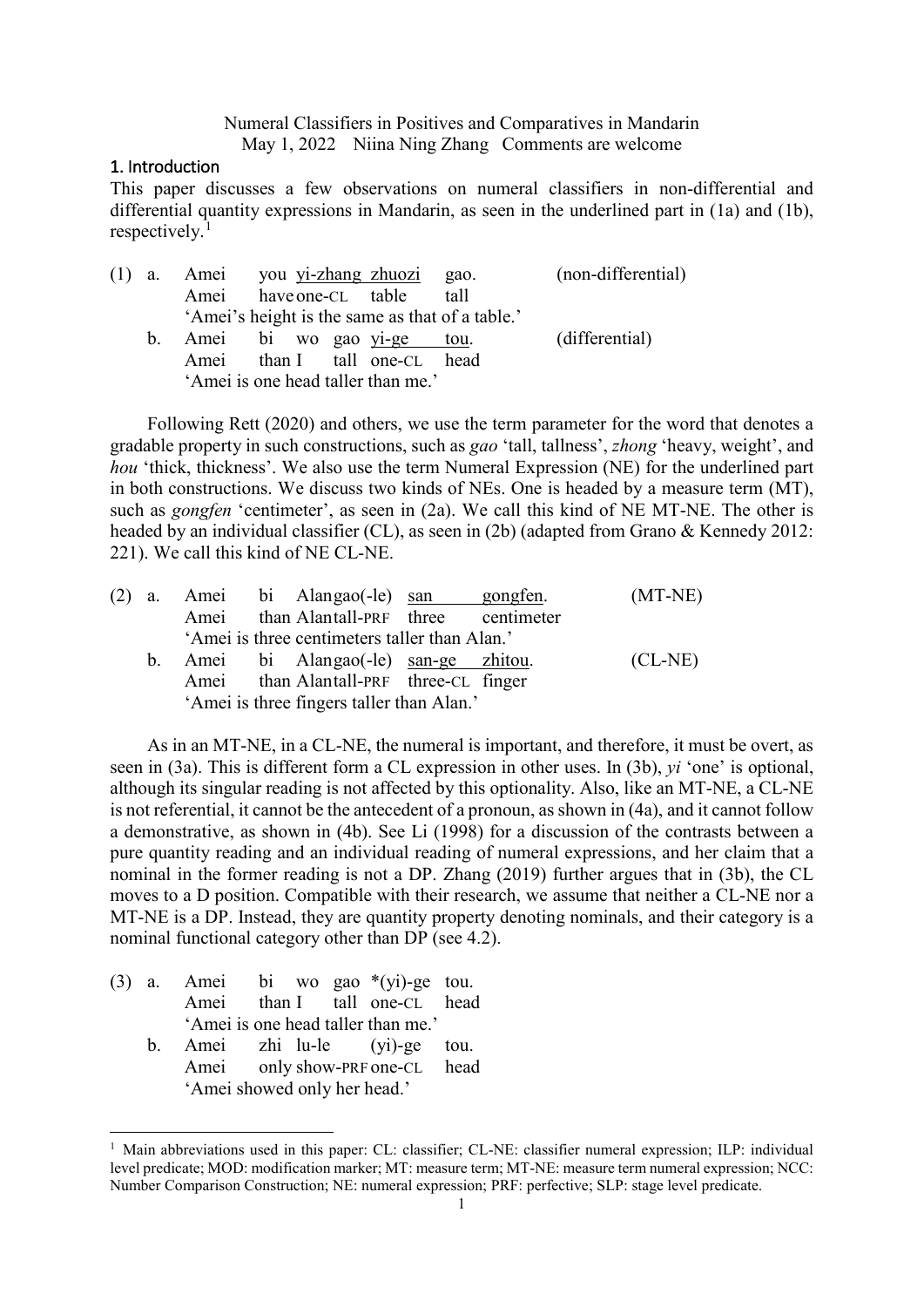- <span id="page-1-0"></span>(4) a. Amei bi wo gao yi-ge toui. #Tai shangmian you maozi. Amei than I tall one-CL head it on have hat Intended: 'Amei is one head taller than me. There is a hat on the head.'
	- b. \*Amei bi wo gao na yi-ge tou. Amei than I tall that one-CL head

This paper explains four major empirical issues:

A. An NE puzzle: in the absence of *you* 'have', why can an MT-NE occur, but not a CL-NE? For example, the MT-NE 100 *ke* '100 gram' occurs in [\(5a](#page-1-1)), but the CL-NE *yi-ge pingguo* 'one apple' cannot occur in [\(5b](#page-1-1)).

<span id="page-1-1"></span>

|                | $(5)$ a. Zhe-zhi shouji zhong $100$ ke. |                                      |  |  |
|----------------|-----------------------------------------|--------------------------------------|--|--|
|                |                                         | this-CL cellphone heavy 100 gram     |  |  |
|                |                                         | 'This cellphone is 100 grams heavy.' |  |  |
| $\mathbf{b}$ . |                                         | *Zhe-zhi shouji zhong yi-ge pingguo. |  |  |
|                |                                         | this-CL cellphone heavy one-CL apple |  |  |

B. A -*le* puzzle: why may an apparent aspect marker *-le* occur in an individual-level predicate (ILP) in comparative constructions (e.g., Liu 2007), as seen in [\(2\)](#page-0-1)?

C. A differential puzzle: when does a comparative require a differential?

D. An NP puzzle: why no NP follows the CL in a differential NE in a construction like [\(6\)](#page-1-2)? In [\(6\)](#page-1-2), the differential CL-NE rejects any noun, including *pingguo* 'apple' (Chen 2022: 52)

<span id="page-1-2"></span>(6) Pingguo bi liucheng duo san-ke (\*pingguo). apple than orange more three-CL apple 'There are three more applies than oranges.'

We discuss issue A in §2, issue B and C in §3, issue D in §4, and conclude in §5.

# <span id="page-1-6"></span>2. Non-differential NEs

# <span id="page-1-7"></span>2.1 Two constructions

An NE can occur in a construction that asserts the degree of a certain gradable property (i.e., parameter) of an individual, rather than comparing different individuals with that parameter. There are two such degree constructions in Mandarin, a *you* construction, such as those in [\(7\)](#page-1-3), and a non-*you* construction, such as those in [\(8\)](#page-1-4). [2](#page-1-5)

<span id="page-1-4"></span><span id="page-1-3"></span>

| a.      |  | Zhe-zhi shouji you 100 ke            |                                      |                                                            | zhong. | $(you \text{ constr.}; MT-NE)$                                              |
|---------|--|--------------------------------------|--------------------------------------|------------------------------------------------------------|--------|-----------------------------------------------------------------------------|
|         |  |                                      | this-CL cellphone have 100 gram      |                                                            | heavy  |                                                                             |
|         |  |                                      | 'This cellphone is 100 grams heavy.' |                                                            |        |                                                                             |
| $b_{1}$ |  |                                      |                                      |                                                            |        | Zhe-zhi shouji you <u>yi-ge pingguo</u> zhong. ( <i>you</i> constr.; CL-NE) |
|         |  |                                      | this-CL cellphone have one-CL apple  |                                                            | heavy  |                                                                             |
|         |  |                                      |                                      | 'This cellphone's weight is the same as that of an apple.' |        |                                                                             |
|         |  |                                      | Zhe-zhi shouji zhong 100 ke.         |                                                            |        | $(non$ -you constr.; MT-NE)                                                 |
|         |  |                                      | this-CL cellphone heavy 100 gram     |                                                            |        |                                                                             |
|         |  | 'This cellphone is 100 grams heavy.' |                                      |                                                            |        |                                                                             |

<span id="page-1-5"></span><sup>&</sup>lt;sup>2</sup> Both Gong & Coppock (2021) and Zhang (2021) show that Mandarin does have degree abstraction.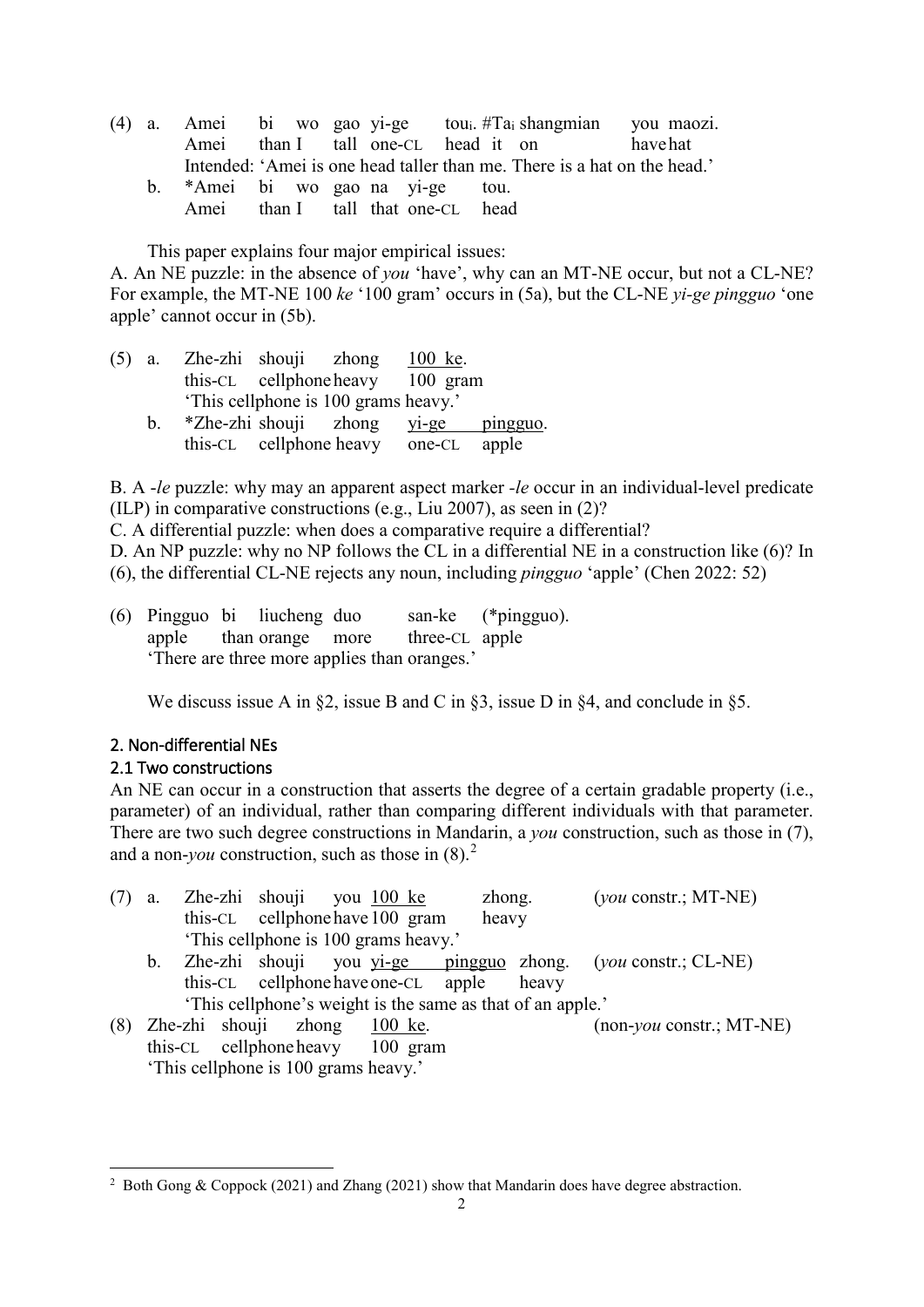In both *you* and non-*you* constructions, an NE is next to a parameter word, but they are ordered differently. In §2.2, we investigate a distribution contrast between MT-NEs and CL-NEs in the two constructions.

### <span id="page-2-4"></span>2.2 A contrast between MT-NEs and CL-NEs

Both an MT-NE and a CL-NE can occur in a *you* construction, but only an MT-NE can occur in a non-*you* construction. In the *you* constructions in [\(9\)](#page-2-0), the MT-NE *si gongfen* 'four centimeters' occurs in [\(9a](#page-2-0)) and the CL-NE *san-ge zhitou* 'three fingers' occurs in [\(9b](#page-2-0)). However, in the non-*you* constructions in [\(10\)](#page-2-1), the MT-NE *50 ke* '50 grams' occurs in [\(10a](#page-2-1)), but the CL-NE *yi-ge pingguo* 'an apple' cannot occurs in [\(10b](#page-2-1)). The examples in [\(11\)](#page-2-2) show the same contrast (in [\(9b](#page-2-0)), *san-ge zhitou hou* can be shortened as *san zhi hou*).

- <span id="page-2-0"></span>(9) a. Na-ceng fei-rou you si gongfen hou. that-layer fat-meat have four centimeter thick 'That layer of fat meat is four centimeters thick.'
	- b. Na-ceng fei-rou you san-ge zhitou hou. that-layer fat-meat have three-CL finger thick 'That layer of fat meat is as thick as four fingers.'
- <span id="page-2-1"></span>(10) a. Zhe-zhi shouji zhong 100 ke. this-CL cellphoneheavy 100 gram 'This cellphone is 100 grams heavy.'
	- b. \*Zhe-zhi shouji zhong yi-ge pingguo. this-CL cellphone heavy one-CL apple
- <span id="page-2-2"></span>(11) a. Na-ceng fei-rou hou si gongfen. that-layer fat-meat thickfour centimeter 'That layer of fat meat is four centimeters thick.'
	- b. \*Na-cengfei-rou hou san-ge zhitou. that-layer fat-meat thickthree-CL finger

In order to explain the contrast between MT-NEs and CL-NEs, we need to look at the structures of the two constructions. According to Xiang (2003: (50)), the parameter word in the non-*you* construction moves to *you*'s position. In this parameter-raising analysis, the raised parameter word is expected to be verbal, like the auxiliary *you* 'have'.

| (12) a. Na-ceng fei-rou you si gongfen |                                          | hou.                      |
|----------------------------------------|------------------------------------------|---------------------------|
|                                        | that-layer fat-meat have four centimeter | thick                     |
| b. Na-ceng fei-rou hou si gongfen      |                                          | $\langle$ hou $\rangle$ . |
|                                        | that-layer fat-meat thickfour centimeter | thick                     |

Zhang (2009: 262-263), however, gives a few arguments against this parameter-raising analysis. First, *you* can have an A-not-A form, encoding a polar question, whereas the parameter word cannot, in the non-*you* construction, as seen in the acceptability contrast between [\(13a](#page-2-3)) and [\(13b](#page-2-3)). If *mei* 'not' is replaced with *bu* 'not', [\(13b](#page-2-3)) is still unacceptable.

<span id="page-2-3"></span>

| (13) a. Na-ceng fei-rou you-mei-you si gongfen      |  | hou?  |
|-----------------------------------------------------|--|-------|
| that-layer fat-meat have-not-have four centimeter   |  | thick |
| 'Is that layer of fat meat four centimeters thick?' |  |       |

b. \*Na-cengfei-rou hou-mei-hou si gongfen? that-layer fat-meat thick-not-thickfour centimeter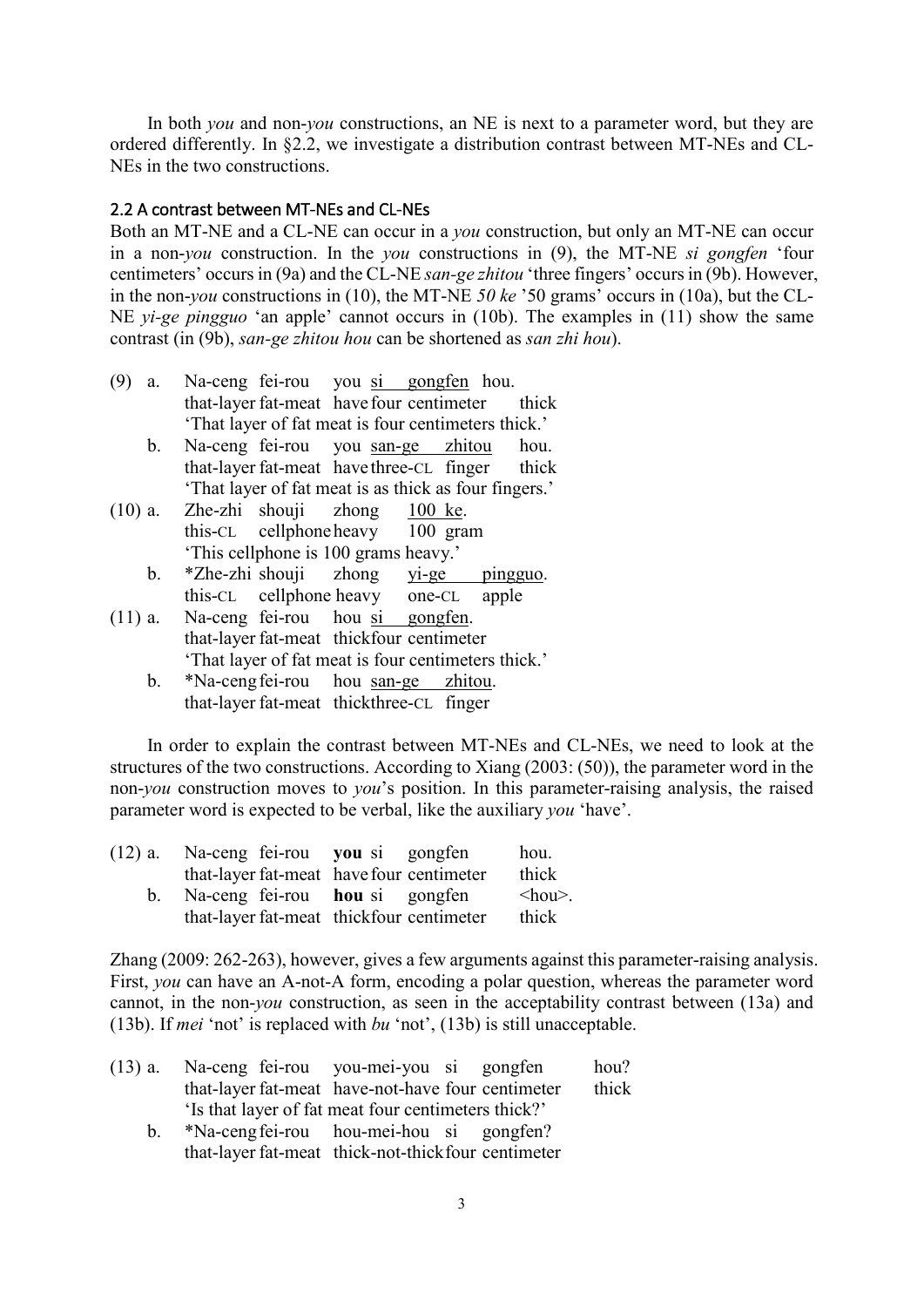Second, *you* can follow a negative word, but the parameter word in the non-*you* construction cannot:

- (14) a. Na-ceng fei-rou mei you si gongfen hou. that-layer fat-meat not have four centimeter thick 'That layer of fat meat is not four centimeters thick.'
	- b. \*Na-cengfei-rou {mei/bu} hou si gongfen. that-layer fat-meat not/not thickfour centimeter

The above argumentation shows that the parameter word in a non-*you* construction is not verbal and thus it does not surface at the position of the auxiliary *you*.

In Mandarin, different categories may be realized in the same form. For example, *chang* 'long, length' is an adjective in [\(15a](#page-3-0)), but a noun in [\(15b](#page-3-0)).

<span id="page-3-0"></span>

| $(15)$ a. | Zhe-zhang zhuozi hen chang. |             |                           |              |                                                                                       |            |
|-----------|-----------------------------|-------------|---------------------------|--------------|---------------------------------------------------------------------------------------|------------|
|           | this-CL                     | table       | very long                 |              |                                                                                       |            |
|           | 'This table is very long.'  |             |                           |              |                                                                                       |            |
| b.        | Zhe-zhang                   |             | zhuozi de chang,          | kuan,        | gao fenbie                                                                            | $\sin 200$ |
|           | this-CL                     | table       | MOD long                  | wide         | high respectively                                                                     | be $200$   |
|           | gongfen,                    | 50 gongfen, |                           | 100 gongfen. |                                                                                       |            |
|           | centimeter                  | 50          | centimeter 100 centimeter |              |                                                                                       |            |
|           |                             |             |                           |              | The length, width, and height of this table are 200cm, 50cm, and 100cm, respectively. |            |
|           |                             |             |                           |              |                                                                                       |            |

The parameter word in a non-*you* construction can alternate with a disyllabic nominal, as shown in [\(16\)](#page-3-1). This shows that the parameter word occurs in a nominal position in the construction.

<span id="page-3-1"></span>

| $(16)$ a.      |                       | Zhe-zhi shouji $\{zhong/zhong-liang\}$          |  | 100 ke. |  |
|----------------|-----------------------|-------------------------------------------------|--|---------|--|
|                |                       | this-CL cellphone heavy/heavy-quantity 100 gram |  |         |  |
|                |                       | 'This cellphone is 100 grams heavy.'            |  |         |  |
| $\mathbf{b}$ . |                       | Amei {gao/shen-gao} 180 gongfen.                |  |         |  |
|                |                       | Amei tall/body-height 180 centimeter            |  |         |  |
|                | 'Amei is 180cm tall.' |                                                 |  |         |  |

Zhang (2009) proposes that the parameter word in such a construction is a relational noun inside a subject DP, then, its licensor, i.e., the other part of the subject, moves to a higher position, as illustrated in [\(17\)](#page-3-2). The raising of DP2 in [\(17\)](#page-3-2) is seen in its pre-modal and pre-adverb position, shown in [\(18a](#page-3-3)) and [\(18b](#page-3-3)), respectively.[3](#page-3-4)

<span id="page-3-2"></span>(17)  $[DP2_i [[DP1 t_i NP<sup>relational</sup>] XPI]$ 

<span id="page-3-3"></span>(18) a. Zhe-zhi shouji yinggai zhong 100 ke. this-CL cellphone should heavy 100 gram 'This cellphone should be 100 grams heavy.'

(i) a. Lulu {yinggai/dagai} shen-gao 170 gongfen. Lulu should/probably body-height 170 centimeter b. Lulu shen-gao {yinggai/dagai} 170 gongfen.

<span id="page-3-4"></span> <sup>3</sup> If the parameter is a disyllabic word, such as *shen-gao* 'body-height', it is also possible for the whole DP1 in [\(19b](#page-4-0)) to move to a higher position. Then the parameter word can precede a modal or adverb (Zhang 2009: 273- 273). Thus, in addition to (ia), (ib) is also possible.

Lulu body-height should/probably 170 centimeter Both a and b: '{Lulu should be 170cm tall/Lulu is probably 170cm tall.}'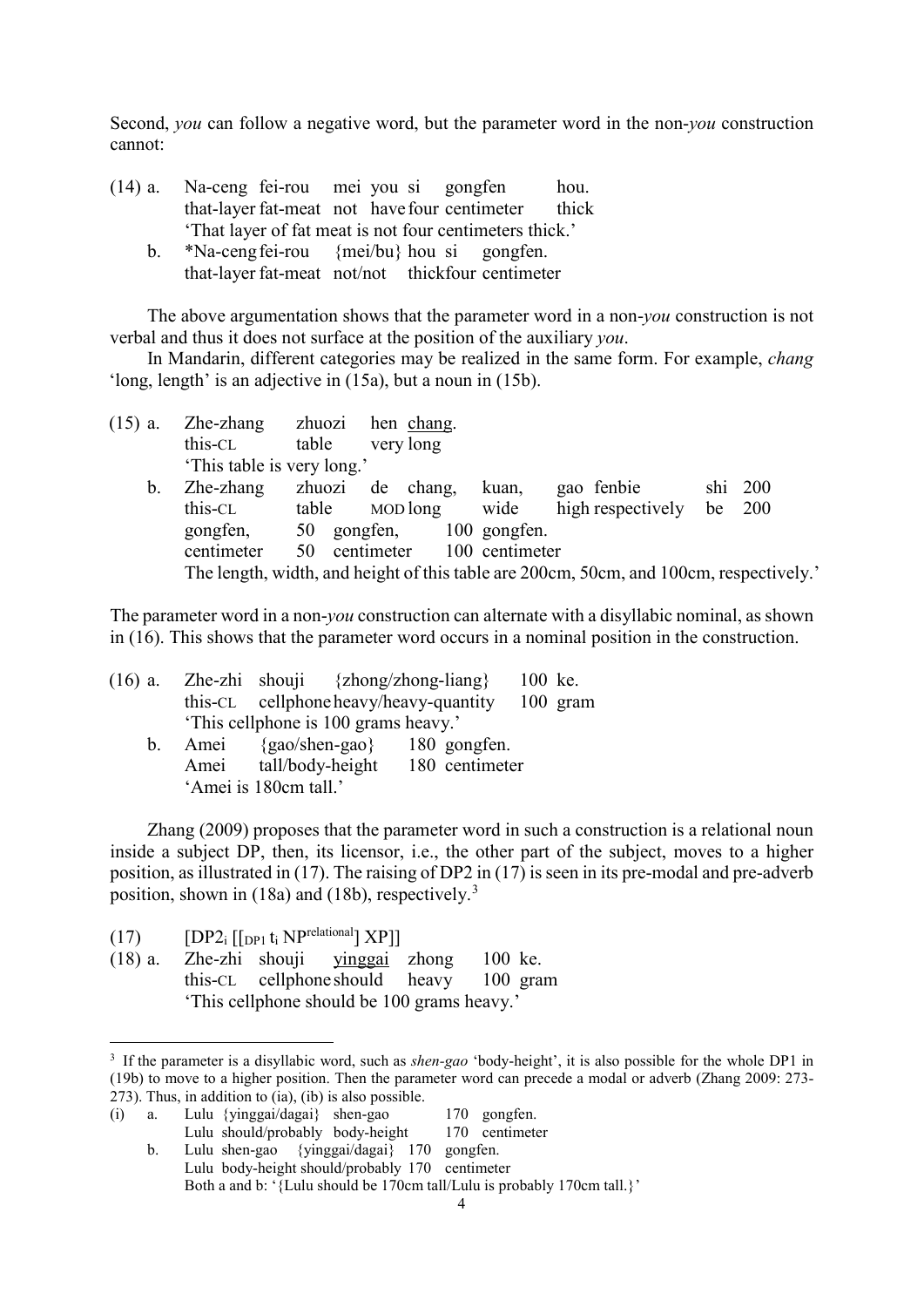b. Zhe-zhi shouji dagai zhong 100 ke. this-CL cellphoneprobably heavy 100 gram 'This cellphone is probably 100 grams heavy.'

This nominal analysis of the parameter word (NP in [\(17\)](#page-3-2)) explains the above contrasts: unlike *you*, the parameter word, as a nominal, cannot have an A-not-A form, and cannot follow a negation word directly, but its position can be taken by an elaborated nominal form.

Based on Zhang's (2009) nominal analysis of the parameter word in the construction, we propose the structure in [\(19b](#page-4-0)) for the non-*you* construction in [\(19a](#page-4-0)) (In all the trees proposed in this paper, the subject DP may move further to a topic position).

<span id="page-4-0"></span>

In this structure, the subject is base-generated as a complex DP, DP1, and the left part of it, DP2, surfaces at a position external to the theta domain, like the subject in other constructions (Huang 1993). The semantic head of the subject is the parameter word *zhong* 'weight'. The MT-NE *200 ke* is a nominal predicate of this parameter subject. The theta domain is a nP (Small Clause, or a den Dikken's 2006 Relator Phrase, RP, or Bower's 1993 PredP).[4](#page-4-3)

Importantly, in our proposed structure of the construction, the parameter word is in the subject and the NE is the predicate. This is different from the parallel construction in English. According to Corver (1997: 138), [\(20b](#page-4-1)) is the structure of [\(20a](#page-4-1)). In [\(20b](#page-4-1)), both the parameter *tall* and the NE *five feet* are in the predicate, the latter is the complement of the former, and moves to a higher position, before the subject *Bill* moves to the left-edge of the clause.

<span id="page-4-1"></span>(20) a. Bill is five feet tall. b.  $\int_{\Omega}$  five feet<sub>i</sub>  $\int_{\Omega'} Q \int_{AP}$  Bill  $\left[ \int_{A'} \text{tall } t_i \right]$ 

We now consider why an MT-NE, but not a CL-NE, can be the NP predicate in [\(19b](#page-4-0)) (see [\(9\)](#page-2-0), [\(10\)](#page-2-1), [\(11\)](#page-2-2)). We have observed that if a parameter is specified in the context, a predicate must also be restricted to that parameter. This generalization is stated in [\(21\)](#page-4-2).

<span id="page-4-2"></span>(21) If a parameter is specified in the context, a predicate must be restricted to that parameter in a certain way.

<span id="page-4-3"></span> <sup>4</sup> We adopt the theory that only DPs need to be Case-licensed. Thus, the relational NP and the NE, which is also a nominal, do not need to be Case-licensed in [\(19b](#page-4-0)) (cf. Grano & Kennedy 2012: 242 fn. 18).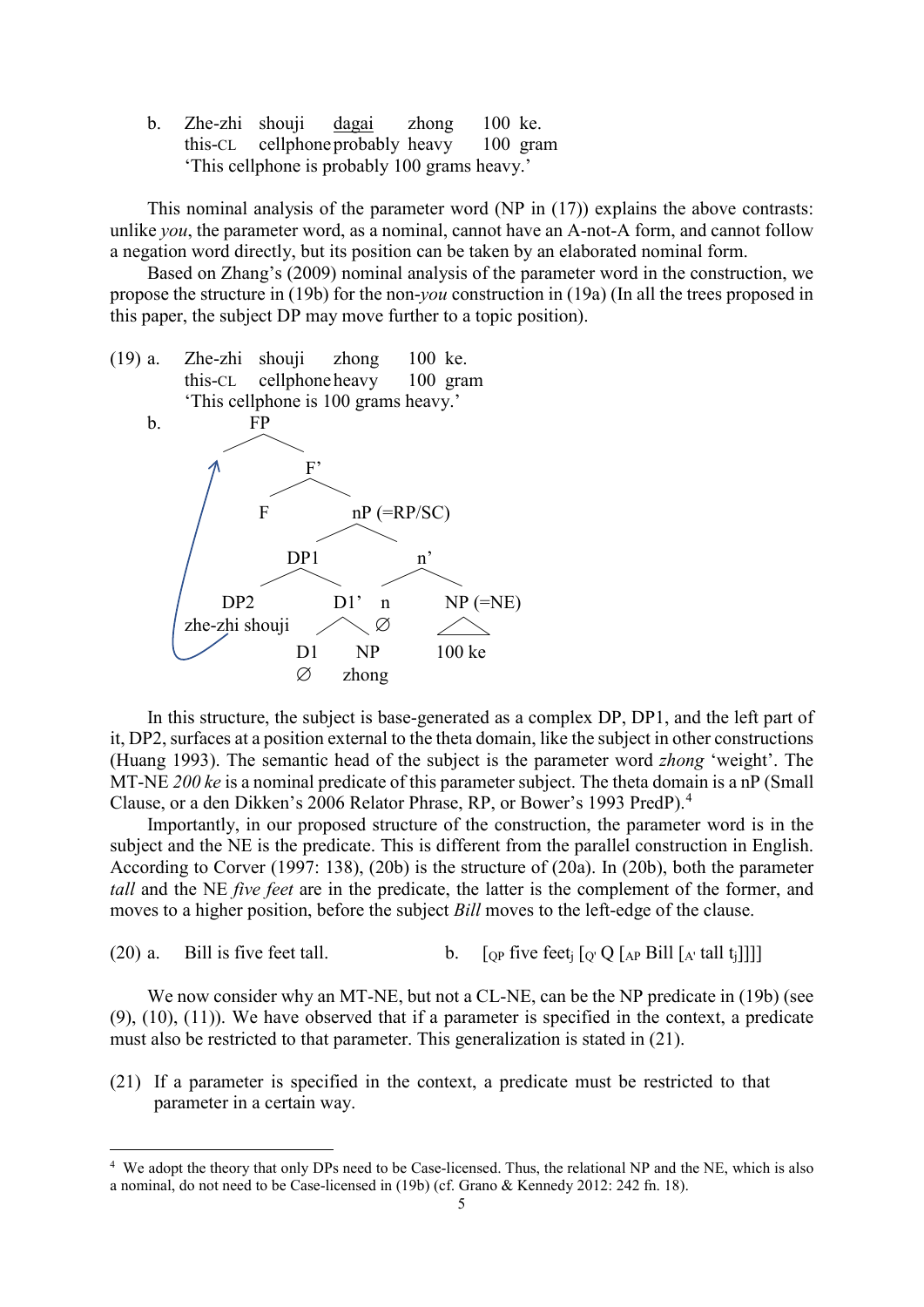An MT determines the relevant parameter and the MT-NE maps individuals onto the appropriate scale of that parameter (e.g., Krantz et al. 1971; Scontras 2021). For example, *gongfen* 'centimeter' determines the length parameter and *si gongfen* 'four centimeters' maps individuals onto a length scale. In the dialogue in [\(22a](#page-5-0)), the question is about weight. The first answer, *50 ke* '50 grams', which has the weight-specific unit *ke* 'gram', satisfies [\(21\)](#page-4-2), but the second one, *yi-ge pingguo* 'an apple', does not. This is because the unit word *ge* is not a weight unit. The dialogue in [\(22b](#page-5-0)) shows the same point with respect to the parameter of thickness.

<span id="page-5-0"></span>

| $(22)$ a. | Q: Zhongliang shi duoshao?                 |          |                                   |  |                  |
|-----------|--------------------------------------------|----------|-----------------------------------|--|------------------|
|           | weight be how                              |          |                                   |  |                  |
|           | 'How is the weight?'                       |          |                                   |  |                  |
|           | A: Zhongliang shi {50 ke/ *yi-ge pingguo}. |          |                                   |  | $[MT-NE/*CL-NE]$ |
|           | weight be 50 gram/*one-CL apple            |          |                                   |  |                  |
|           | 'The weight is 50 grams.'                  |          |                                   |  |                  |
| $b_{1}$   | Q: Hou-du shi duoshao?                     |          |                                   |  |                  |
|           | thick-degree be how                        |          |                                   |  |                  |
|           | 'How is the thickness?'                    |          |                                   |  |                  |
|           | A: Hou-du                                  | shi {san | $\text{cun}$ /*liang-ge shouzhi}. |  | $[MT-NE/*CL-NE]$ |
|           | thick-degree be three                      |          | inch/two-CL finger                |  |                  |
|           | 'The thickness is three inches.'           |          |                                   |  |                  |
|           |                                            |          |                                   |  |                  |

The generalization in [\(21\)](#page-4-2) is observed in not only the answers to the *shi* questions in [\(22\)](#page-5-0), but also the answer to the *you* question in [\(23\)](#page-5-1) (I thank xxx for giving me the example in [\(23\)](#page-5-1)).

<span id="page-5-1"></span>

|  | $(23)$ Q: Zhe-zhi shouji you duo zhong? A1: *Yi-ge pingguo. |  |                                          |       |
|--|-------------------------------------------------------------|--|------------------------------------------|-------|
|  | this-CL cellphone have how heavy                            |  | one-CL apple                             |       |
|  | 'How heavy is this cellphone?'                              |  | A2: Yi-ge    pingguo    (name)    zhong. |       |
|  |                                                             |  | one-CL apple that                        | heavy |
|  |                                                             |  | 'As heavy as an apple.'                  |       |

In [\(23\)](#page-5-1), the question asks the weight of an entity. The answer can be a fragment of a clause, a nominal predicate. Since the question is about the weight, the nominal predicate in the answer must have a compatible parameter-explicit element, *zhong* 'weight'; and thus only A2 is acceptable. The CL-NE in A1 is underspecified with a parameter, thus, like the answer in [\(22a](#page-5-0)) and [\(22b](#page-5-0)), it cannot occur as a predicate where the parameter is already specified in the context.

The contrast between MT-NEs and CL-NEs here reflects a more general restriction. Consider the two dialogues in [\(24\)](#page-5-2). The parameter of the question is time in [\(24a](#page-5-2)) and location in [\(24b](#page-5-2)). A1 is not an acceptable answer but A2 is, to the time question in [\(24a](#page-5-2)). They contrast in the presence of the time-denoting word *shihou* 'time' in the latter, but not in the former. Likewise, A1 is not acceptable but A2 is, to the location question in [\(24b](#page-5-2)). They contrast in the presence of the location-denoting word *difang* 'place' in the latter, but not in the former.

<span id="page-5-2"></span>

|  |                                 |                                     |  | (24) a. Q: Ni shenme-shihou mai-le zhe-jian chenshan? |
|--|---------------------------------|-------------------------------------|--|-------------------------------------------------------|
|  |                                 | you what-time buy-PRF that-CL shirt |  |                                                       |
|  |                                 | 'When did you buy this shirt?'      |  |                                                       |
|  | $A1:$ #Wo mai-le na-shuang xie. |                                     |  |                                                       |
|  |                                 | I buy-PRF that-pair shoe            |  |                                                       |
|  |                                 | 'I bought that pair of shoes.'      |  |                                                       |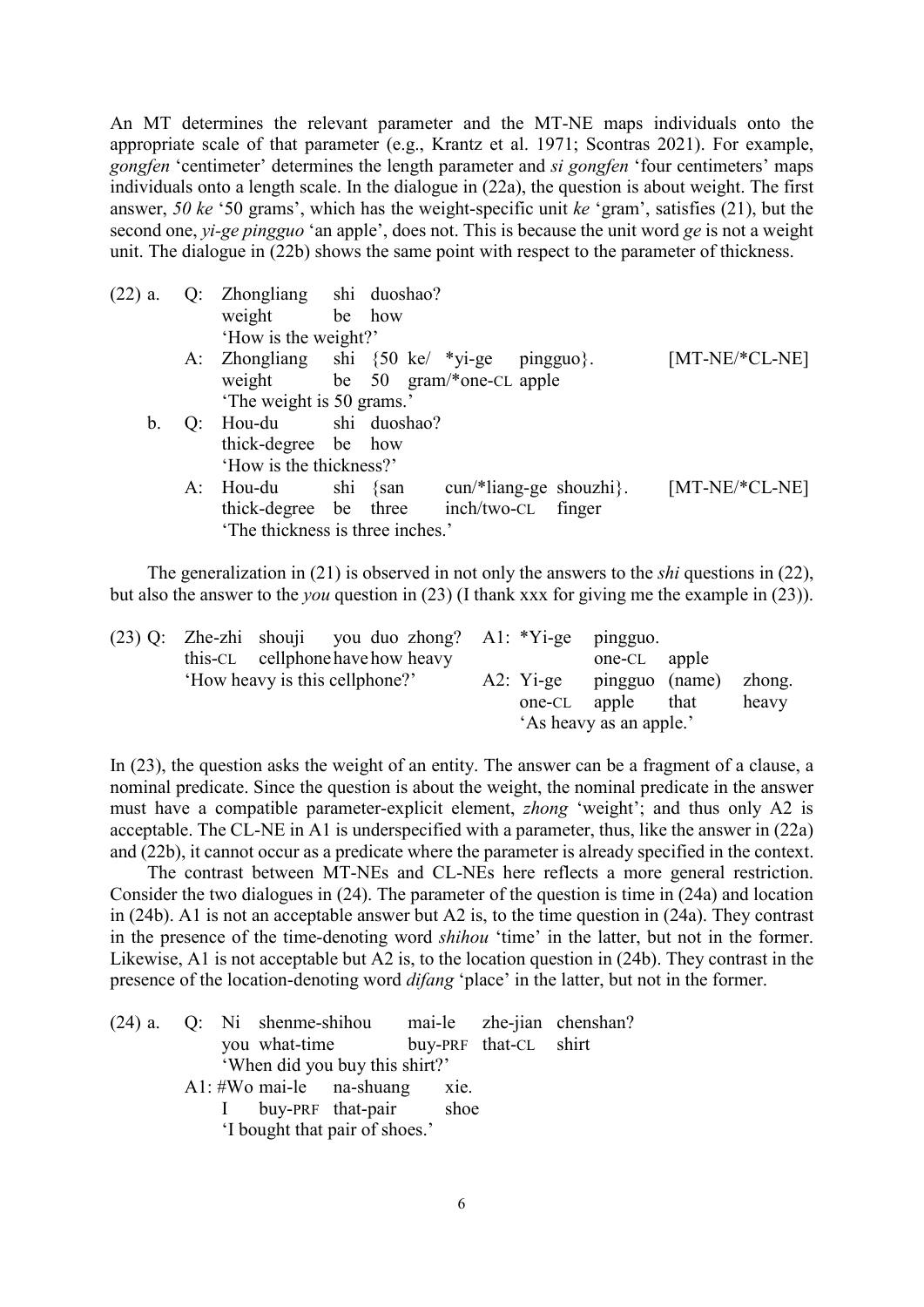|                |  |  |                                | A2: (Na shi) zai wo mai na-shuang xie de shihou.        |  |                |
|----------------|--|--|--------------------------------|---------------------------------------------------------|--|----------------|
|                |  |  |                                | that be at I buy that-pair shoe MOD time                |  |                |
|                |  |  |                                | 'That was the time when I bought that pair of shoes.'   |  |                |
| $\mathbf{b}$ . |  |  |                                | Q: Ni zai-nali mai-le zhe-jian chenshan?                |  |                |
|                |  |  |                                | You at-where buy-PRF that-CL shirt                      |  |                |
|                |  |  |                                | 'Where did you buy this shirt?'                         |  |                |
|                |  |  |                                | $A1:$ #Wo mai-le na-shuang xie.                         |  |                |
|                |  |  |                                | I buy-PRF that-pair shoe                                |  |                |
|                |  |  | 'I bought that pair of shoes.' |                                                         |  |                |
|                |  |  |                                | A2: (Na shi) zai wo mai na-shuang                       |  | xie de difang. |
|                |  |  |                                | that be at I buy that-pair shoe MOD place               |  |                |
|                |  |  |                                | 'That was the place where I bought that pair of shoes.' |  |                |

In the two types of NEs, the unit word of an MT-NE is parameter-specific, but the individual CL of a CL-NE is not. Thus, in the non-*you* construction, the NE, which is a predicate, can only be a MT-NE, not a CL-NE. In [\(25\)](#page-6-0), for example, in the presence of *zhong* 'heavy, weight', the unit word in an NE not only cannot be an individual CL, but also cannot be any type of unit other than a weight unit, such as *xiang* 'box', *zu* 'group', or *gongfen* 'centimeter'.

<span id="page-6-0"></span>(25) Zhe-zhi shouji zhong  $\{50 \text{ ke }$  /\*san xiang/\*san zu/\*50 gongfen}. this-CL sellphone heavy 50 gram/three box/three group/50 centimeter 'This cellphone is 50 grams heavy.'

We have thus explained why a CL-NE cannot occur in a non-*you* construction.

As for the *you* construction, we propose that the functional word *you* 'have' is merged external to the theta domain, like the *you* in the existential construction in the language (Huang 1988) and the HAVE word in other languages (see Sæbø 2009). [\(26a](#page-6-1)) has the structure in [\(26b](#page-6-1)).

<span id="page-6-1"></span>

In this structure, the parameter word is also a noun, but it occurs at the right-edge of the construction, and is modified by the NE to its left. The parameter noun and the NE thus form a complex NP. The auxiliary *you* takes a SC-like constituent as its complement. In the complement of *you*, the DP is the subject, and the complex NP is the predicate, and the DP moves out of the theta domain, like a subject in other constructions (Huang 1993).

In a *you* construction, the modification marker *de* can show up between the NE and the parameter noun; and in this case, the latter should be in a disyllabic form, such as *zhong-liang*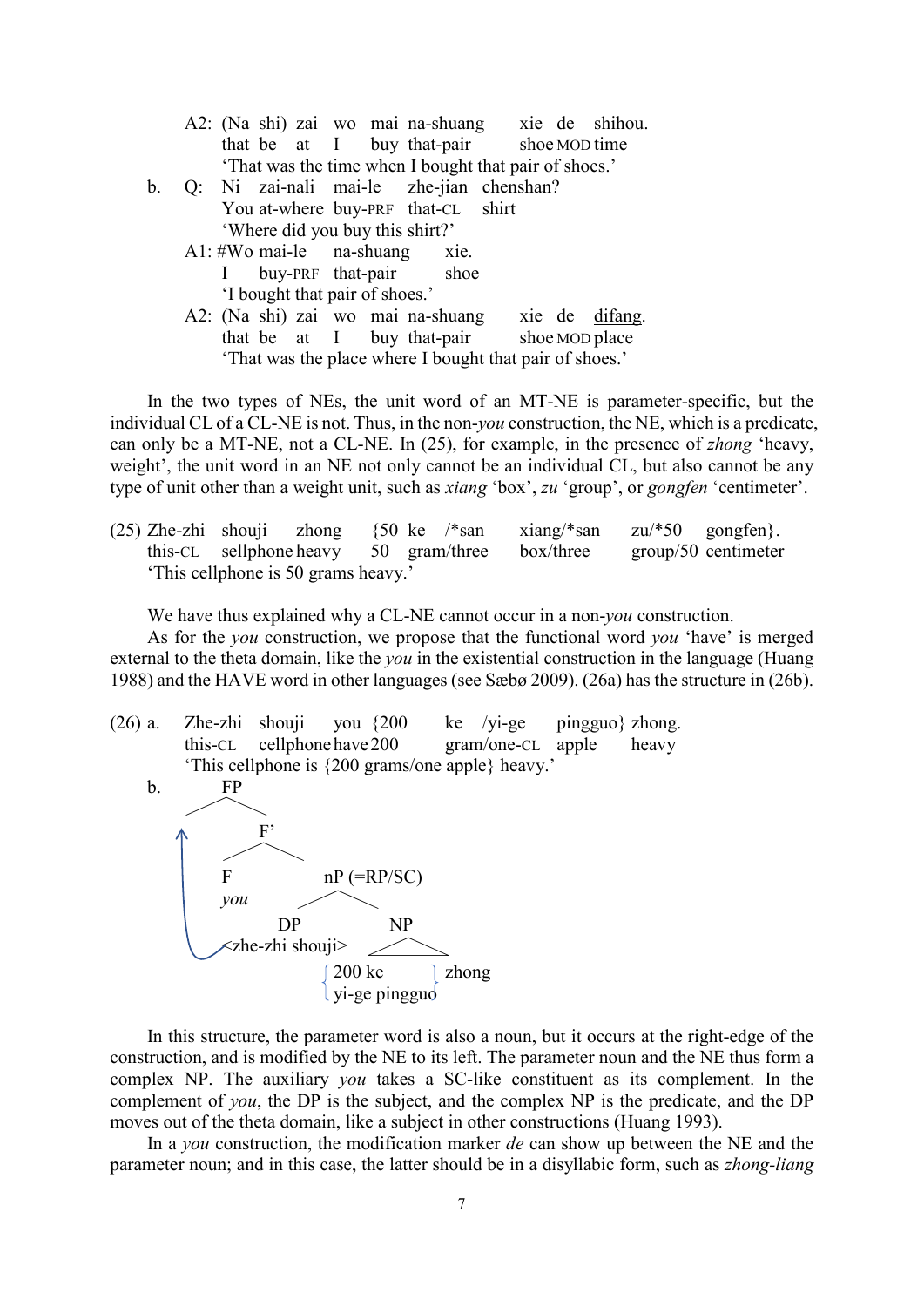'weight-quantity', *chang-du* 'length-degree', etc. (see Zhang 2009: 297). [\(27\)](#page-7-0) is an example. Thus, as in the non-*you* construction, the parameter occurs in a nominal position and thus it is able to alternate with an elaborated nominal form.<sup>[5](#page-7-3)</sup>

<span id="page-7-0"></span>(27) Na-zhi shouji you {yi-ge pingguo/200 ke} de zhongliang. that-CL cellphonehaveone-CL apple/200 gram MOD weight 'That cellphone is {one apple/200 grams} heavy.'

The parameter word and the NE in the *you* and non-*you* constructions have different structural positions, as shown in [\(19b](#page-4-0)) and [\(26b](#page-6-1)). The differences are summarized in [\(28\)](#page-7-1).

<span id="page-7-1"></span>

| 28             | the non- <i>you</i> construction  | the <i>you</i> construction         |  |  |  |
|----------------|-----------------------------------|-------------------------------------|--|--|--|
| parameter word | in a subject                      | in a nominal predicate              |  |  |  |
| NF.            | nominal predicate                 | a modifier of the nominal predicate |  |  |  |
|                | MT-NEs, but not CL-NEs, meet (21) | $(21)$ does not apply               |  |  |  |

In the non-*you* construction, and the answers in [\(22a](#page-5-0)) and [\(22b](#page-5-0)), the NE is a predicate in a context where the parameter is specified. As a predicate, the NE must be specified with that parameter (see [\(21\)](#page-4-2)). Since a MT-NE can do so, it can be such a predicate; but a CL-NE is underspecified with a parameter property, it thus cannot be a predicate in the construction. In contrast, in the *you* construction, the whole post-*you* part is a nominal predicate of the pre-*you* DP, and the DP is not specified with any parameter content. Therefore, the NE alone is not a predicate in the construction, thus, it is not subject to [\(21\)](#page-4-2). Instead, in this construction, the NE and the clause-final parameter element have an intersective relation, like in other modification relations. Consequently, the NE in the construction can be either an MT-NE or a CL-NE.

The conclusion of this section is that the parameter word is a nominal in both the *you* and the non-*you* constructions; but it is the semantic head of a subject in the non-*you* construction and the semantic head of a predicate in the *you* construction. Moreover, the NEs are also different in their structural functions in the two constructions. In the non-*you* construction, the NE is a predicate in a parameter-specific context, and therefore, the unit in the NE must be related to the parameter, exclusively. Consequently, a CL-NE is rejected. However, in the *you* construction, the NE modifies the parameter. Therefore, either a CL-NE or an MT-NE can occur.

## <span id="page-7-4"></span>3. Differential NEs in physical property comparison constructions

### <span id="page-7-5"></span>3.1 Two constructions

In a comparative construction, two individuals are compared with respect to a certain parameter, and an NE denotes the differential degree between the two individuals. We discuss two such constructions in Mandarin: one has the standard marker *bi* 'than', as in [\(29a](#page-7-2)), and the other does not, as in [\(29b](#page-7-2)).

<span id="page-7-2"></span>

|                     |  | $(29)$ a. Shujia bi zhuozi gao $(-1e)$ {san | gongfen/san-ge zhitou}.                   |  |
|---------------------|--|---------------------------------------------|-------------------------------------------|--|
| bookshelfthan table |  |                                             | tall-PRF three centimeter/three-CL finger |  |

<span id="page-7-3"></span> $5$  Xie (2014) claims that an example like (i) is an equative construction, which compares two individuals with respect to a certain gradable property. In (i), the two individuals, Zhangsan and his brother, are compared. In our *you* construction, neither an MT-NE nor a CL-NE is referential, and thus the subject DP is not compared with the post-*you* NE. Therefore, the *you* construction is not an equative construction.

<sup>(</sup>i) Zhangsan you ta gege gao. (Xie 2014: 114) Zhangsan have he brother all 'Zhangsan is (at least) as tall as his brother.'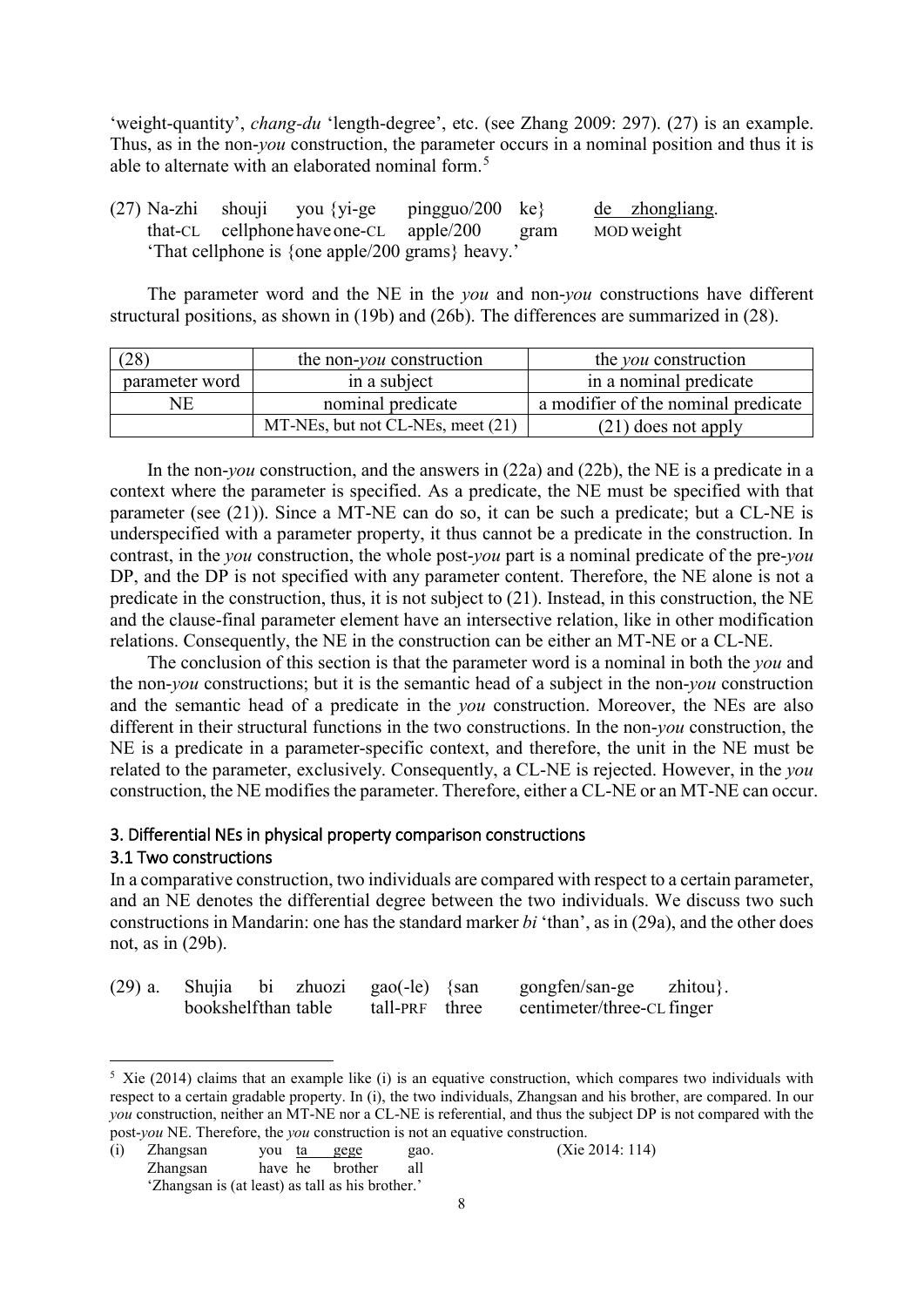b. Shujia gao(-le) zhuozi {san gongfen/san-ge zhitou}. bookshelftall-PRF table three centimeter/three-CL finger Both a and b: 'The bookshelf is {three centimeters/three fingers} taller than the table.'

A non-*bi* construction differs from a *bi* one systematically. First, it must have a differential NE. Therefore, Mok (1998: 110) calls it Obligatory Measuring Comparative. Second, it does not have the standard marker *bi*. Therefore, Xiang (2005) calls it Bare Comparative. Third, it seems to have the same word order as a transitive verb: one DP precedes and the other follows, the parameter word. Therefore, Erlewine (2007) calls it Transitive Comparative.

But in both constructions, first, the differential NE can be either an MT-NE or a CL-NE, as seen in [\(29\)](#page-7-2). Second, the parameter word is not a nominal, unlike the one in the noncomparative constructions discussed in §2. The position of the parameter word in the construction cannot be taken by any nominal, as seen in [\(30\)](#page-8-0).

<span id="page-8-0"></span>

|         | (30) a. Amei bi Alan |  | $\{gao/*shen-gao\}$ (san gongfen/yi-ge                                 | tou). |
|---------|----------------------|--|------------------------------------------------------------------------|-------|
| Amei    | than Alan            |  | tall/body-height threecentimeter/one-CL head                           |       |
| b. Amei |                      |  | $\{gao/*shen-gao\}$ Alan $\{san-gongfen/yi-ge \q tou\}.$               |       |
| Amei    |                      |  | tall/body-height Alan threecentimeter/one-CL head                      |       |
|         |                      |  | Both a and b: 'Amei is {three centimeters/one head} taller than Alan.' |       |

Following Zhu (1982: 89-90), we assume that the standard marker *bi* 'than' is a preposition, taking the standard DP as its complement. The basic structure of  $(31a)$  $(31a)$  is  $(31b)$  $(31b)$ .<sup>[6](#page-8-3)</sup>

- <span id="page-8-1"></span>(31) a. Zhangsanbi Lisi gao. Zhangsanthan Lisi tall 'Zhangsan is taller than Lisi.
	-



This structure can be compared with Xiang's (2005: 192) structure in [\(32b](#page-8-2)) for [\(32a](#page-8-2)). Xiang (2005: 192) correctly states that a differential in the construction is optional. In the absence of a differential, the DiffP in [\(32b](#page-8-2)) should be either covert or just not there.

<span id="page-8-2"></span>(32) a. Zhangsanbi Lisi gao (liang cun). Zhangsanthan Lisi tall two inch 'Zhangsan is two inches taller than Lisi.'

(i) Ta jintian bi ni zuotian mang. he today than you yesterday busy 'He is busier today than you were yesterday.'

<span id="page-8-3"></span> $6$  This paper discusses the simplest comparative constructions only, which has only one pair of elements under comparison. We do not discuss examples like (i), where both the individuals and the temporals are compared. Therefore, a phrasal approach is sufficient for the *bi* construction studied here.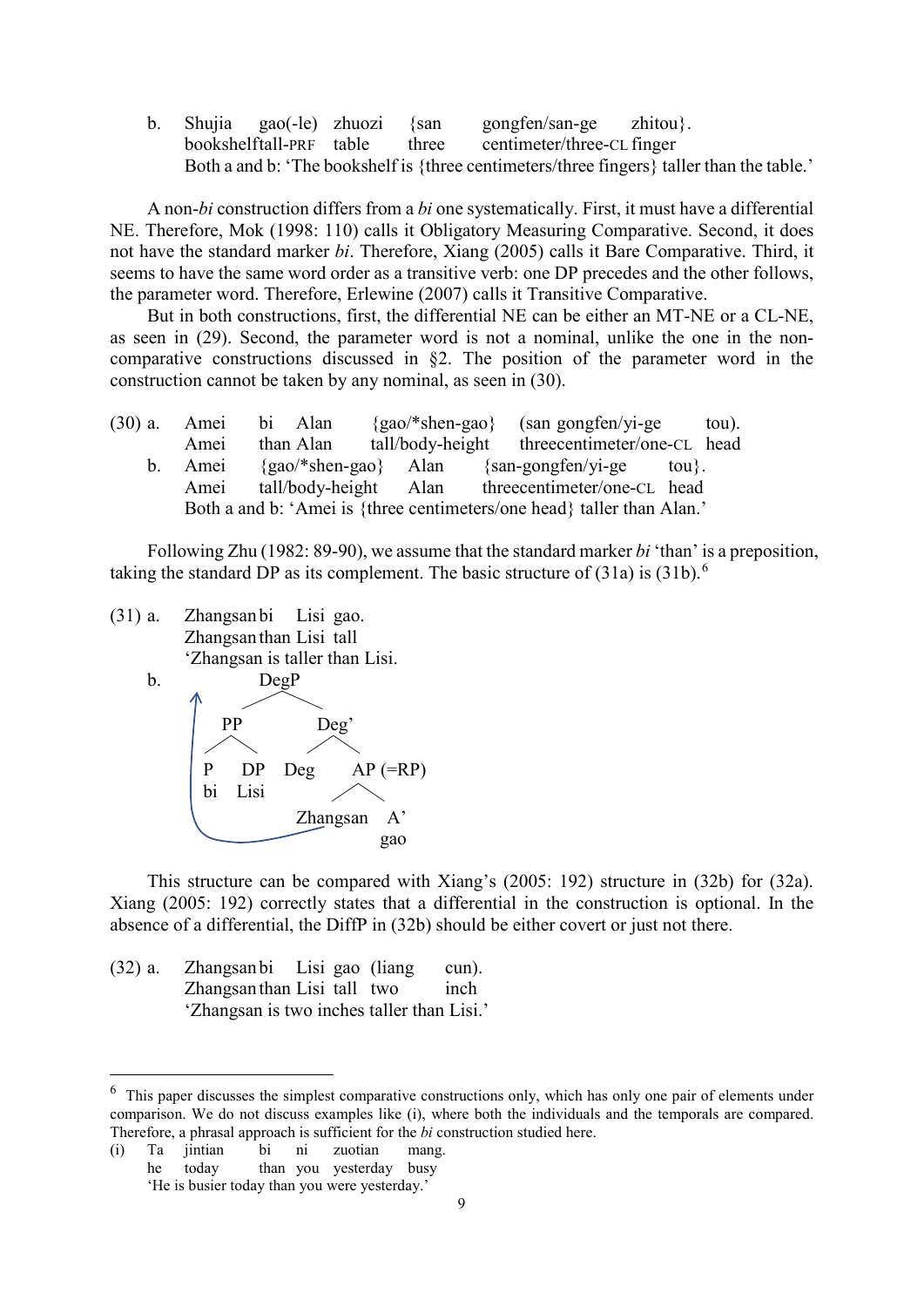

The structure in [\(32b](#page-8-2)) has two problems, however. First, the coordination of two *bi*-DP clusters is possible, as seen in [\(33a](#page-9-0)). Xiang (2005:197) claims that this "could be derived through a rightward across the board movement," as illustrated in [\(33b](#page-9-0)). Thus, the combination of *bi* and the standard DP is not considered a constituent.

<span id="page-9-0"></span>

| $(33)$ a.      | Zhangsan | bi Lisi huozhe bi Wangwu gao (liang                        |     |                                       |                  | cun). |                |
|----------------|----------|------------------------------------------------------------|-----|---------------------------------------|------------------|-------|----------------|
|                | Zhangsan | than Lisi or                                               |     | than Wangwu tall two                  |                  | inch  |                |
|                |          | 'Zhangsan is (two inches) taller than Lisi or Wangwu.'     |     |                                       |                  |       |                |
| $\mathbf{b}$ . | Zhangsan | $\lfloor \cdot \rfloor$ bi Lisi gao <sub>k</sub> $\lfloor$ |     | huozhe [bi Wangwu $_{\text{gao}_k}$ ] |                  |       | $\text{gao}_k$ |
|                | Zhangsan | than Lisi tall                                             | or. |                                       | than Wangwu tall |       | tall           |

But the structure in [\(32b](#page-8-2)) suggests that what undergoes the assumed across the board movement in this analysis is A' *gao* (*liang cun*) 'taller (two inches)', stranding the SpecAP *Lisi*. Theoretically, an intermediate projection cannot move. Thus, this movement approach to the coordination in [\(33a](#page-9-0)) can be theoretically challenged. See Lin (2009: 9) for more challenges to the constituency in [\(32b](#page-8-2)).

Second, in [\(32b](#page-8-2)), the standard DP (*Lisi*) is base-generated at the Spec of the lower DegP, which is headed by A. The subject *Zhangsan* is base-generated higher, at SpecIP. Thus, the subject is not local to the complex predicate in [\(32b](#page-8-2)), The locality of the base-position of *Lisi* and the Deg' in the lower DegP seems to encode a predication relation between the standard *Lisi* and the string (*exceed*)-*liang cun*. This is not the intended meaning of the construction. We therefore do not adopt Xiang's analysis.

In this section, we investigate two issues: why the apparent aspect marker -*le* may occur with the ILP in the presence of a differential NE (3.2), and why the transitive comparative construction correlates with the obligatory presence of a differential NE (3.3).

## <span id="page-9-1"></span>3.2 The occurrence of -/e

If a predicate denotes a change of state, the perfective aspect marker -*le* may occur, as seen in [\(34\)](#page-10-0) (Zhang 2022: (15); Grano 2012: 529). The predicate in such a case is not an ILP.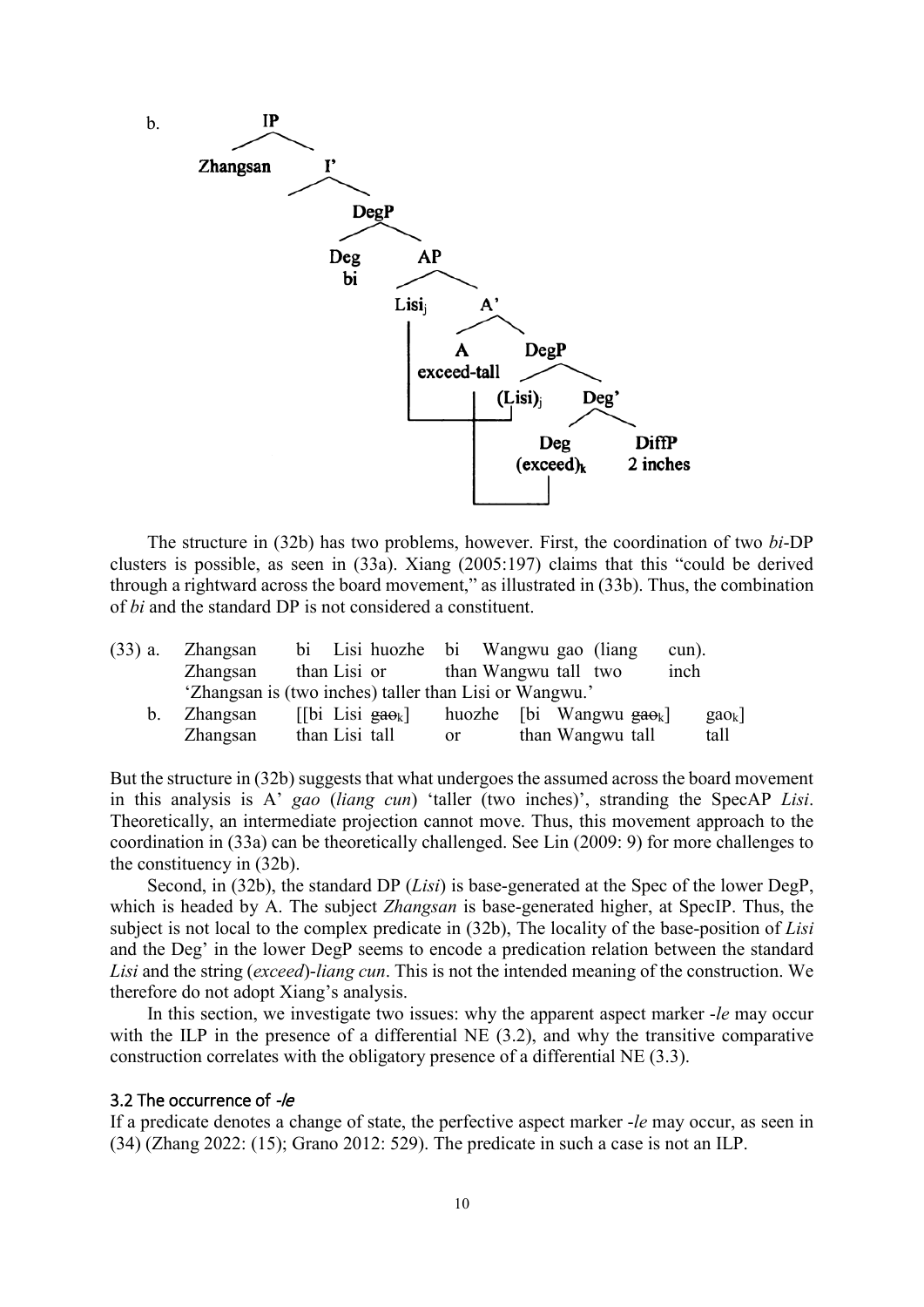<span id="page-10-0"></span>(34) (he guoqu xiangbi) Huai-He shui-wei gao-le yi mi. with past compare Huai-River water-level high-PRF one meter '(Compared with the past,) the water level of Huaihe River is one meter higher.'

In this paper, we consider ILPs only. ILPs reject the aspect marker -*le*, as seen in [\(35\)](#page-10-1). Since an ILP does not encode any episodic eventuality, and the perfective aspect marker may occur in a clause that denotes an episodic eventuality only, this rejection is expected.

<span id="page-10-1"></span>

| $(35)$ a.      | shu- $(*\mathbf{le})$ long.<br>Amei                                  |            |
|----------------|----------------------------------------------------------------------|------------|
|                | Amei belong.to-PRF dragon                                            |            |
|                | 'Amei's Chinese zodiac sign is dragon.'                              |            |
| $\mathbf{b}$ . | $#Z$ he-zhi shouji zhong-le 50 ke.                                   |            |
|                | this-CL cellphone heavy-PRF 50 gram                                  |            |
|                | Possible: 'This cell-phone becomes 50 grams heavier than before.'    | <b>SLP</b> |
|                | Impossible: 'This cell-phone weighs 50 grams.'                       | <b>ILP</b> |
|                | c. *Zhe-zhi shoujin you-le $\{50 \text{ ke/yi-ge}$ pingguo} zhong.   |            |
|                | this-CL cellphone have-PRF 50 gram/one-CL apple heavy                |            |
| d.             | $#Z$ he-zhi shouji you {50 ke/yi-ge pingguo} zhong-le.               |            |
|                | this-CL cellphone have 50 gram/one-CL apple heavy-PRF                |            |
|                | Possible: 'This cell-phone becomes {50 grams/as heavy as an apple}.' | <b>SLP</b> |
|                | Impossible: 'This cell-phone weighs 50 grams.'                       | ILP        |

However, in a comparative construction, there is a tricky interaction between a differential and the occurrence of -*le*, even though the predicate is an ILP. There are three generalizations. (A), if no differential occurs, *le* may not occur, as seen in [\(36a](#page-10-2)). (B), if *-le* occurs, a differential must occur, as seen in [\(36b](#page-10-2)) (Liu 2007: 779). (C), if a differential occurs, -*le* may occur, as seen in [\(36](#page-10-2) c) (also see Zhang 2022: 10).

<span id="page-10-2"></span>

| $(36)$ a.                                                                   | Shujia bi zhuozi                          |  | bookshelfthan table tall-PRF | $\text{gao}(*-{\text{le}}).$ |  |                                                                                 |  |  |  |  |  |
|-----------------------------------------------------------------------------|-------------------------------------------|--|------------------------------|------------------------------|--|---------------------------------------------------------------------------------|--|--|--|--|--|
|                                                                             |                                           |  |                              |                              |  |                                                                                 |  |  |  |  |  |
|                                                                             | 'The bookshelf is taller than the table.' |  |                              |                              |  |                                                                                 |  |  |  |  |  |
| $\mathbf{b}$ .                                                              |                                           |  |                              |                              |  | Shujia bi zhuozi gao-le $*(\text{san} \text{ gongfen/san-ge} \text{ zhitou})).$ |  |  |  |  |  |
|                                                                             |                                           |  |                              |                              |  | bookshelfthan table tall-PRF three centimeter/three-CL finger                   |  |  |  |  |  |
|                                                                             |                                           |  |                              |                              |  | 'The bookshelf is {three centimeters/three fingers} taller than the table.'     |  |  |  |  |  |
| $\mathbf{c}$ .                                                              |                                           |  |                              |                              |  | Shujia bi zhuozi gao(-le) {san gongfen/san-ge zhitou}.                          |  |  |  |  |  |
|                                                                             |                                           |  |                              |                              |  | bookshelfthan table tall-PRF three centimeter/three-CL finger                   |  |  |  |  |  |
| 'The bookshelf is {three centimeters/three fingers} taller than the table.' |                                           |  |                              |                              |  |                                                                                 |  |  |  |  |  |

One important observation is that the -*le* in the ILP of a comparative construction can alternate with the verb *chu* 'exceed' in general (Zhang 2013b: 36).<sup>[7](#page-10-4)</sup> Thus, for example, [\(37a](#page-10-3)) and [\(37b](#page-10-3)) are synonymous:

<span id="page-10-3"></span>

| $(37)$ a.      | Zhe-shuang                                                                      |                          | kuaizi bi na-shuang | chang-le $5$ gongfen.    |            |
|----------------|---------------------------------------------------------------------------------|--------------------------|---------------------|--------------------------|------------|
|                | this-pair                                                                       | chopstick than that-pair |                     | $long-PRF$ 5             | centimeter |
| $\mathbf{b}$ . | Zhe-shuang                                                                      |                          | kuaizi bi na-shuang | chang-chu                | 5 gongfen. |
|                | this-pair                                                                       | chopstick than that-pair |                     | long-exceed 5 centimeter |            |
|                | Both a and b: 'This pair of chopsticks is 5 centimeters longer than that pair.' |                          |                     |                          |            |

<span id="page-10-4"></span> <sup>7</sup> If the parameter is *hou* 'thick' or *da* 'big', -*le*, instead of *chu*, precedes a differential. Thus, -*le* is unmarked.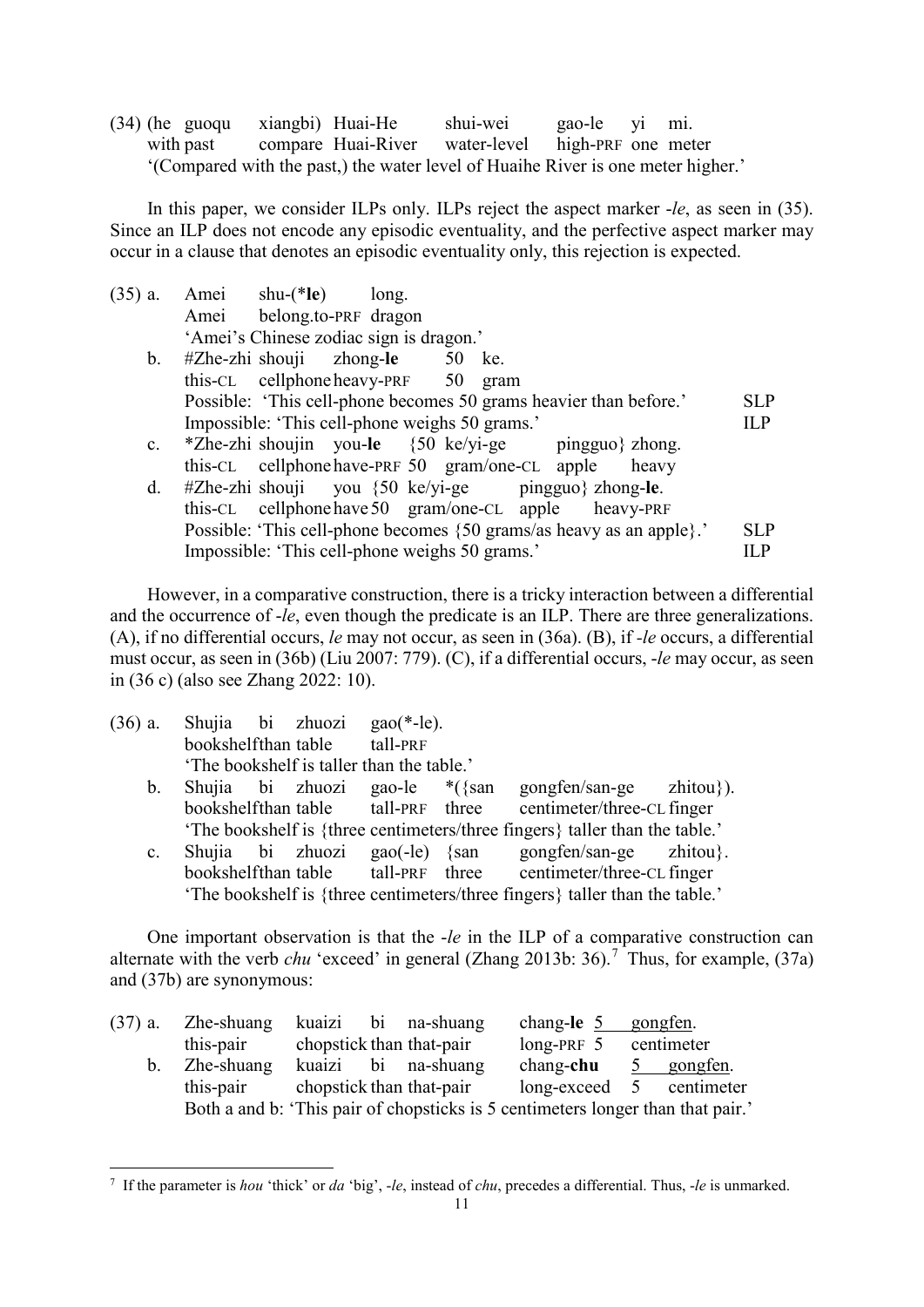Liu (2007) proposes a *pro*-licensor analysis of the pre-differential -*le* (see Zhang 2013b: 30-31 for a critical comment on Liu's analysis). Zhang (2022) mentions the occurrence of -*le* in the *bi* comparatives (her p. 10) and the occurrence of *chu*  $\pm$  in transitive comparatives (her p. 11). Grano & Kennedy (2012: 247; 248 fn. 23) address the pre-differential *chu* in both *bi* and transitive comparative constructions, and point out that in the absence of a differential, *chu* may not occur (cf. our generalization (A) above). But these previous analyses did not give a unified treatment of *chu* and *le* in comparatives. [8](#page-11-2)

I claim that it is this *chu*/-*le* that introduces a differential. Thus, the parameter expression is not directly associated with the differential. Accordingly, if *chu*/-*le* occurs, a differential must occur. This explains generalization (B) above. Also, in the absence of a differential, no *chu*/-*le* is allowed. This explains generalization (A) above. I also claim that this *chu*/-*le* can be implicit. Thus, whenever a differential occurs, it must follow an explicit or implicit *chu*/-*le*. The implicit form gives the apparent optionality effect. This explains generalization (C) above.

Hu (2019) claims that both *chu* and -*le* in a comparative construction are aspect markers. But if ILPs disallow aspect markers semantically and universally, Hu's claim is challenged. Instead, we claim that both *chu* and -*le* in the construction are a verb, instead of an aspect marker, although we still gloss -*le* as a perfective marker in the examples of the paper.

*Chu* is used as a verb exclusively. But why is -*le* in this use also a verb? The syntactic category of -*le* depends on the structural context. Another verbal use of -*le* is studied by Sybesma (1[9](#page-11-3)97).<sup>9</sup> In a comparative construction, the verb status of *-le* can be seen in its relations to the verb *chu*. First, in such a construction, -*le* can alternate with the verb *chu*, as in [\(37\)](#page-10-3). Such an alternation is impossible for other uses of -*le*. For example, the aspect marker -*le* may not be replaced with *chu* in [\(38\)](#page-11-0).

<span id="page-11-0"></span>(38) Kefei mai-{le/\*chu} yi-ben shu. Kefei buy-PRF/exceed one-CL book 'Kefei bought a book.'

Second, in a comparative, both *chu* and -*le* precede an NE, introducing the latter as a differential. Third, *chu* and -*le* never co-occur in the same ILP. In contrast, in a SLP, *chu* and -*le* may cooccur, where -*le* is an aspect marker. My non-linguist informant gave me following examples to show this contrast. If Kefei is taller than Leilin, [\(39a](#page-11-1)) is not acceptable. However, if the two persons have the same height, but when Kefei steps on a big rock, he appears taller than Leilin. In this case, [\(39b](#page-11-1)) is acceptable. [\(39b](#page-11-1)) is obviously a coerced SLP, and the -*le* there is a real aspect marker, following the complex verb *gao-chu* 'tall-exceed', indicating a change of state.

<span id="page-11-1"></span>

|  |  | (39) a. *Kefei bi Leilin gao-chu-le wu gongfen.         |                                                   |
|--|--|---------------------------------------------------------|---------------------------------------------------|
|  |  |                                                         | Kefei than Leilin tall-exceed-PRF five centimeter |
|  |  | Intended: 'Kefei is five centimeters taller than Leilin |                                                   |

<span id="page-11-2"></span> <sup>8</sup> Grano & Kennedy (2012) also discuss the verb *guo* to the immediate right of a parameter word. But the *guo* constructions may be accepted in the southern dialects only. They are consistently rejected by my informants. I thus do not discuss the *guo* constructions.

<span id="page-11-3"></span><sup>9</sup> Another non-temporal use of -*le* is the mirative use (Zhang 2013b), as in (i). In such examples, the asserted state is deviated from the expected state from the mind of the speaker. See Zhang (2013b: 42) for a unified Asp-head analysis of this use of -*le* and an aspect marker use of -*le*. Also, -*le* is an empty morpheme when it follows the preposition *wei* 'for' and *chu* 除 'except' (Li & Thompson 1974: 262, 267).

| (i) | a. | Tang xian-le.            | (Chao 1968: 692) |  | Zhuozi                   | tai gao-le.  |
|-----|----|--------------------------|------------------|--|--------------------------|--------------|
|     |    | soup salty-PRF           |                  |  | table                    | too tall-PRF |
|     |    | 'The soup is too salty.' |                  |  | 'The table is too tall.' |              |
|     |    |                          |                  |  |                          |              |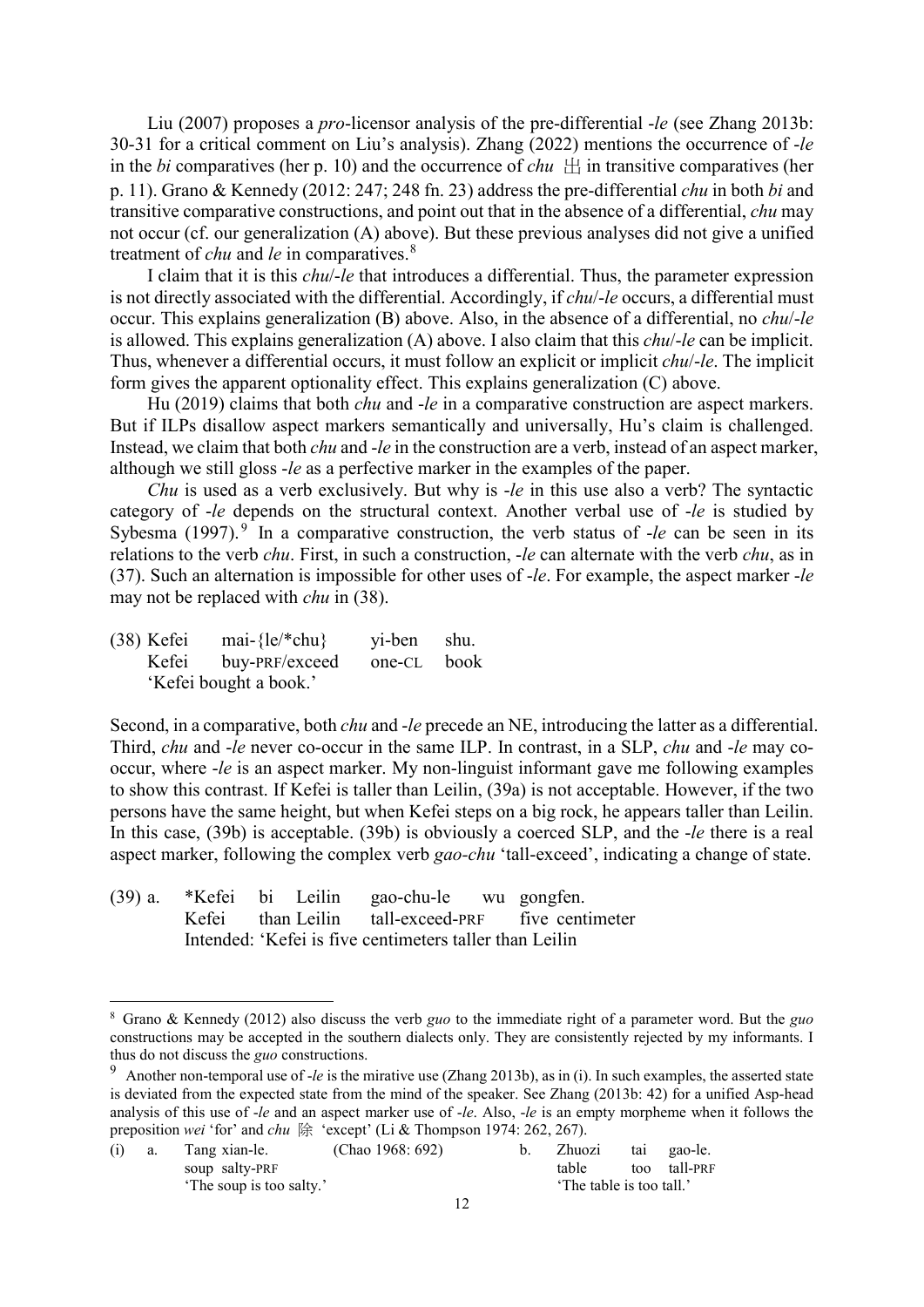b. Kefei (jiu) gao-chu-le Leilin wu gongfen. Kefei then tall-exceed-PRF Leilin five centimeter 'Kefei then became five centimeters taller than Leilin.'

Based on these relations with *chu*, we claim that -*le* in the ILP of a comparative construction plays the same role as *chu*, and thus is also a verb, instead of a functional element.

Syntactically, in a comparative, *chu* or -*le* takes an NE as its complement, and the combination of *chu* or -*le* with an NE is the complement of the parameter expression (see Zhang 2013b: 39). We add a complement to the A in [\(31b](#page-8-1)). The syntactic structure of  $(40a)$  $(40a)$  (=  $(32a)$  $(32a)$ ) is [\(40b](#page-12-0)) (in this paper, the order of the elements in a head cluster formed by movement may be decided by other factors, an issue we put aside; cf. Roberts 2001 and the references therein).

<span id="page-12-0"></span>(40) a. Zhangsanbi Lisi gao (liang cun). Zhangsanthan Lisi tall two inch 'Zhangsan is two inches taller than Lisi.'



Erlewine (2018: 456) states that "Semantically, the differential would be an argument of the comparative operator, *bi*, with a modified comparative semantics which specifies the differential as equal to the difference  $max(D1) - max(D2)$ ." Since a differential is optional in a comparative (see [\(40a](#page-12-0))), in our analysis, syntactically, a differential is not an argument of the parameter expression; instead, it is a complement of the verb *chu* or -*le* in Mandarin. In [\(40b](#page-12-0)), the VP headed by the implicit LE is the complement of A, which is realized by *gao* 'tall'. This structure is different from the structure of the comparative construction that does not have a differential, [\(31b](#page-8-1)). In [\(31b](#page-8-1)), *gao* does not have a complement.

In English comparatives, a differential can either precede the parameter or occur at the right edge, following the preposition *by*. The two examples in [\(41\)](#page-12-1) are synonymous, and the two examples in [\(42\)](#page-12-2) are also synonymous.

<span id="page-12-2"></span><span id="page-12-1"></span>(41) a. John is one inch taller than Mary. b. John is taller than Mary by one inch. (42) a. John is one head taller than Mary. b. John is taller than Mary by a head.

In [\(41b](#page-12-1)) and [\(42b](#page-12-2)), the differential is introduced by the preposition *by*, and thus it is an argument of a head element. The correlation between a preposition in English and a verb in Mandarin can be seen in other constructions. In [\(43\)](#page-13-0), for example, the verb *jin* 'enter' is translated into the preposition *into* in English. Thus, the possibility for a verb to introduce a differential in Mandarin is not unexpected.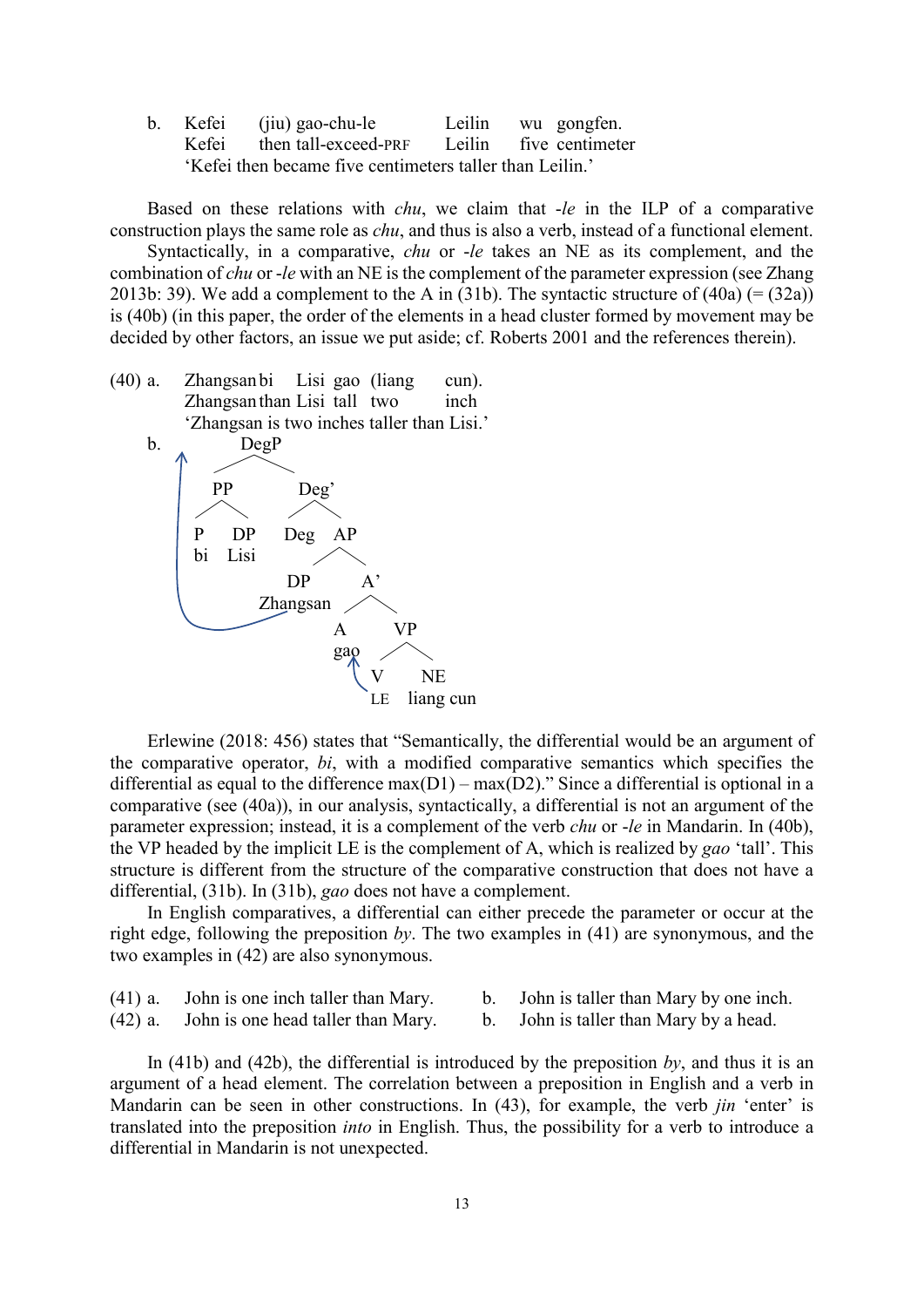<span id="page-13-0"></span>(43) Alanzou-jin-le fangjian. Alanwalk-enter-PRF room 'Alan walked into the room.'

In our proposed structure, as seen in [\(40b](#page-12-0)), the predication of the clause is encoded by an AP. SpecAP hosts the base-position of the subject, and the complement of A hosts the differential phrase. The complement is a VP in Mandarin. Since the paper is not about English, I do not analyze the structures of the constructions in [\(41\)](#page-12-1) and [\(42\)](#page-12-2).

Moreover, the PP standard in [\(44a](#page-13-1)) can also appear in the left-edge, as in [\(44b](#page-13-1)).

<span id="page-13-1"></span>

|  |                                              |  |  | (44) a. Amei [bi-qi Alan] gao-le yi-ge tou. |  |  |  |  |  |  |  |
|--|----------------------------------------------|--|--|---------------------------------------------|--|--|--|--|--|--|--|
|  |                                              |  |  | Amei than Alan tall-PRF one-CL head         |  |  |  |  |  |  |  |
|  | 'Amei is one head taller than Alan.'         |  |  |                                             |  |  |  |  |  |  |  |
|  |                                              |  |  | b. [Bi-qi Alan] Amei gao-le yi-ge tou.      |  |  |  |  |  |  |  |
|  |                                              |  |  | than Alan Amei tall-PRF one-CL head         |  |  |  |  |  |  |  |
|  | 'Compared to Alan, Amei is one head taller.' |  |  |                                             |  |  |  |  |  |  |  |

[\(44a](#page-13-1)) is similar to the explicit comparison in English, as in [\(45a](#page-13-2)), and [\(44b](#page-13-1)) is similar to the implicit comparison in English, as in [\(45b](#page-13-2)).

- <span id="page-13-2"></span>(45) a. Explicit comparison: John is taller than Lee.
	- b. Implicit comparison: Compared to Lee, John is tall.

Kennedy (2009) finds a contrast between the two kinds of comparison: explicit comparison is acceptable in the contexts that involve very slight differences between the compared objects, while implicit comparison is marginal in such contexts, as seen in  $(46)$  and  $(47)$ .

- <span id="page-13-3"></span>(46) Context: A 600 word essay and a 200 word essay
	- a. This essay is longer than that one.
	- b. Compared to that essay, this one is long.
- <span id="page-13-4"></span>(47) Context: a 600 word essay and a 597 word essay
	- a. This essay is longer than that one.
	- b. #Compared to that essay, this one is long.

A similar contrast can be seen in Mandarin.

(48) Context: A 600 word essay and a 200 word essay

- a. Zhe-pian wenzhang bi na-pian wenzhang chang. this-CL essay than that-CL essay long 'This essay is longer than that one.
- b. Bi-qi na-pian wenzhang, zhe-pian wenzhang chang. than that-CL essay this-CL essay long 'Compared to that essay, this one is long.'
- (49) Context: a 600 word essay and a 597 word essay
	- a. Zhe-pian wenzhang bi na-pian wenzhang chang. this-CL essay than that-CL essay long 'This essay is longer than that one.
	- b. #Bi-qi na-pian wenzhang, zhe-pian wenzhang chang. than that-CL essay this-CL essay long 'Compared to that essay, this one is long.'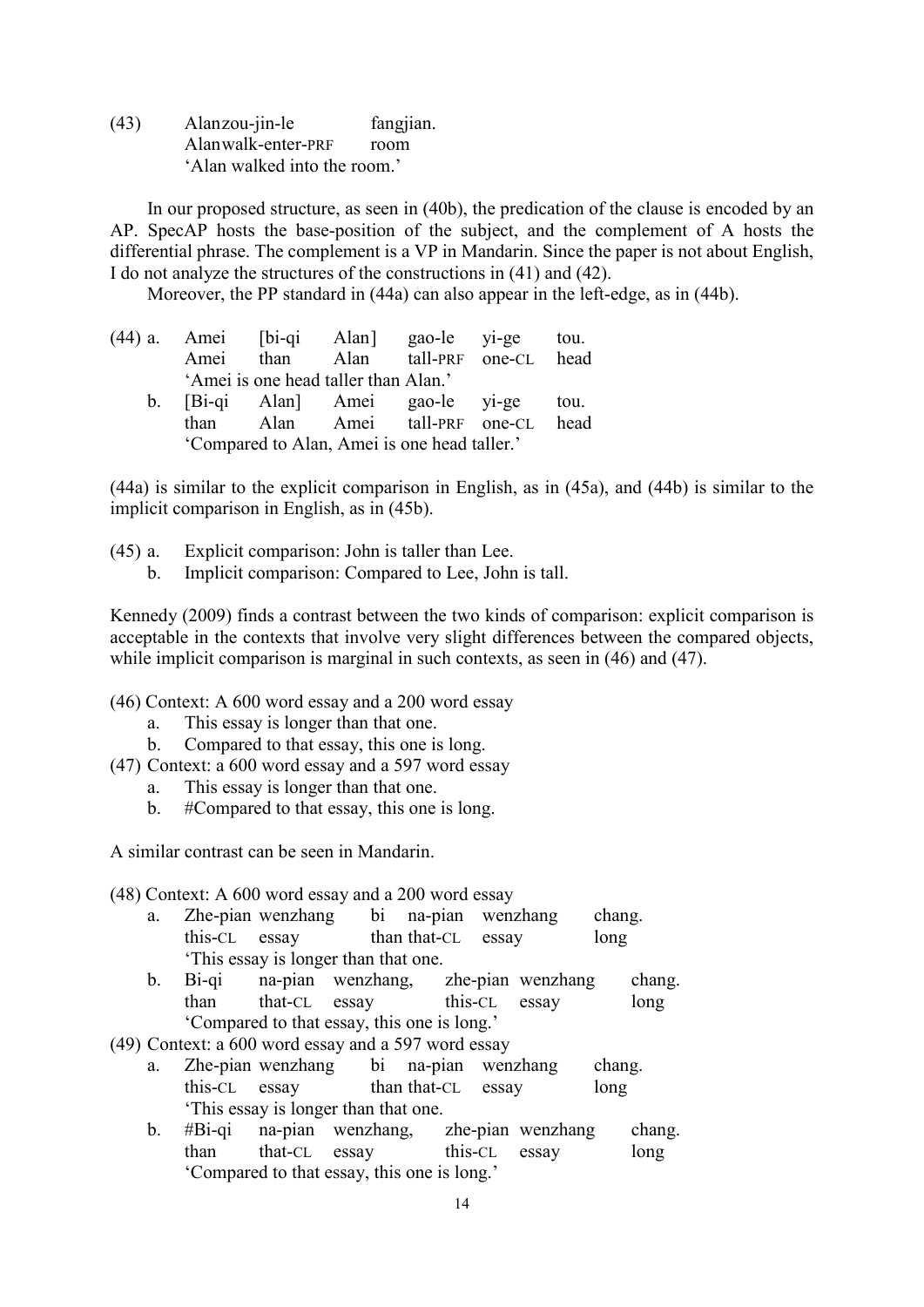Furthermore, as a non-referential nominal, an NE cannot be passivized (cf. Scontras 2021: 1805), as in [\(50\)](#page-14-0), topicalized, as in [\(51a](#page-14-1)), or preposed to a pre-verbal focus position, as in [\(51b](#page-14-1)).

<span id="page-14-1"></span><span id="page-14-0"></span>

|       |                      |            |  | $(50)$ a. John weighs 100 kilos. b. $*100$ kilos are weighed by John. |                                                                          |
|-------|----------------------|------------|--|-----------------------------------------------------------------------|--------------------------------------------------------------------------|
|       |                      |            |  |                                                                       | $(51)$ a. $*$ San gongfen, Amei bi Alangao-le <sangongfen>.</sangongfen> |
| three |                      |            |  |                                                                       | centimeter Amei than Alantall-PRF threecentimeter                        |
|       | b. *Amei san gongfen |            |  |                                                                       | bi Alangao-le $\leq$ sangongfen>.                                        |
| Amei  | three                | centimeter |  |                                                                       | than Alantall-PRF threecentimeter                                        |
|       |                      |            |  |                                                                       |                                                                          |

The NE in a comparative can be replaced with the phrasal expression *hen duo* 'very much' or *feichang duo* 'very much'. In this case, *chu* or -*le* may be overt, as expected. But if the differential is the monosyllabic head element *duo* 'much', then, -*le*, instead of *chu*, must occur. In this case, there is a head element from the differential to the V head -*le* and then to the adjectival parameter, forming a cluster that is composed of the three elements. Therefore, such a construction ends with the cluster A-*duo*-*le*, as seen in [\(52\)](#page-14-2).

<span id="page-14-2"></span>

| $(52)$ a.      | Zhangsan bi Lisi {congming/gao}                                           |               | $duo-*$ (le). | (Lin 2014: 164) |
|----------------|---------------------------------------------------------------------------|---------------|---------------|-----------------|
|                | Zhangsan than Lisi clever/tall                                            |               | much-PRF      |                 |
|                | 'Zhangsan is much cleverer/taller than Lisi.'                             |               |               |                 |
| $\mathbf{b}$ . | Zhangsan {congming/gao}                                                   | $duo-*$ (le). |               | (Lin 2014: 164) |
|                | Zhangsan clever/tall                                                      | much-PRF      |               |                 |
|                | 'Zhangsan is much cleverer/taller (than a contextually relevant person).' |               |               |                 |

The obligatory occurrence of the post-*duo* -*le* is observed in Lin (2014: 164; also see Liu 2018: 222 fn. 19 ), but he leaves the issue open. In our analysis, whenever a differential occurs, -*le* occurs in syntax, and it undergoes a head movement to the parameter word. In other words, *gao-duo-le* in [\(52\)](#page-14-2) is a head cluster. What needs to be explained is why in this assumed head movement, *-le* must be overt. We leave this for future research.

## <span id="page-14-5"></span>3.3 A correlation issue

A differential must occur in a transitive comparative construction (e.g., Mok 1998: 110), as seen in [\(53a](#page-14-3)), compared with the *bi* construction in [\(53b](#page-14-3)). We thus see a correlation: the absence of a standard marker (*bi* 'than') correlates with the presence of a differential.

<span id="page-14-3"></span>

| $(53)$ a.      | Shujia                         | gao-le zhuozi |                      | *(san | gongfen/san-ge                                                              | zhitou). |
|----------------|--------------------------------|---------------|----------------------|-------|-----------------------------------------------------------------------------|----------|
|                | bookshelf                      |               | tall-PRF table three |       | centimeter                                                                  |          |
|                |                                |               |                      |       | 'The bookshelf is {three centimeters/three fingers} taller than the table.' |          |
| $\mathbf{b}$ . |                                |               |                      |       | Shujia bi zhuozi gao (san gongfen/san-ge zhitou).                           |          |
|                | bookshelfthan table tall three |               |                      |       | centimeter/three-CL finger                                                  |          |
|                |                                |               |                      |       | 'The bookshelf is {three centimeters/three fingers} taller than the table.' |          |

To explain the correlation, let us consider the structure of a transitive comparative. For the predicate of [\(54a](#page-15-0)), Grano & Kennedy (2012: 243 (46a)) propose the structure in [\(54b](#page-15-0)) (See their p. 241-242 for their comments on Xiang's 2005 structure for the construction, and their p. 245- 247 for their comments on Lin's 2009 review of Xiang's structure):<sup>[10](#page-14-4)</sup>

<span id="page-14-4"></span><sup>&</sup>lt;sup>10</sup> Grano & Kennedy (2012: 244) also propose another structure, where the parameter and  $\mu$  form a complex head, and this complex head selects for a differential. This second structure is not substantially different from [\(54b](#page-15-0)).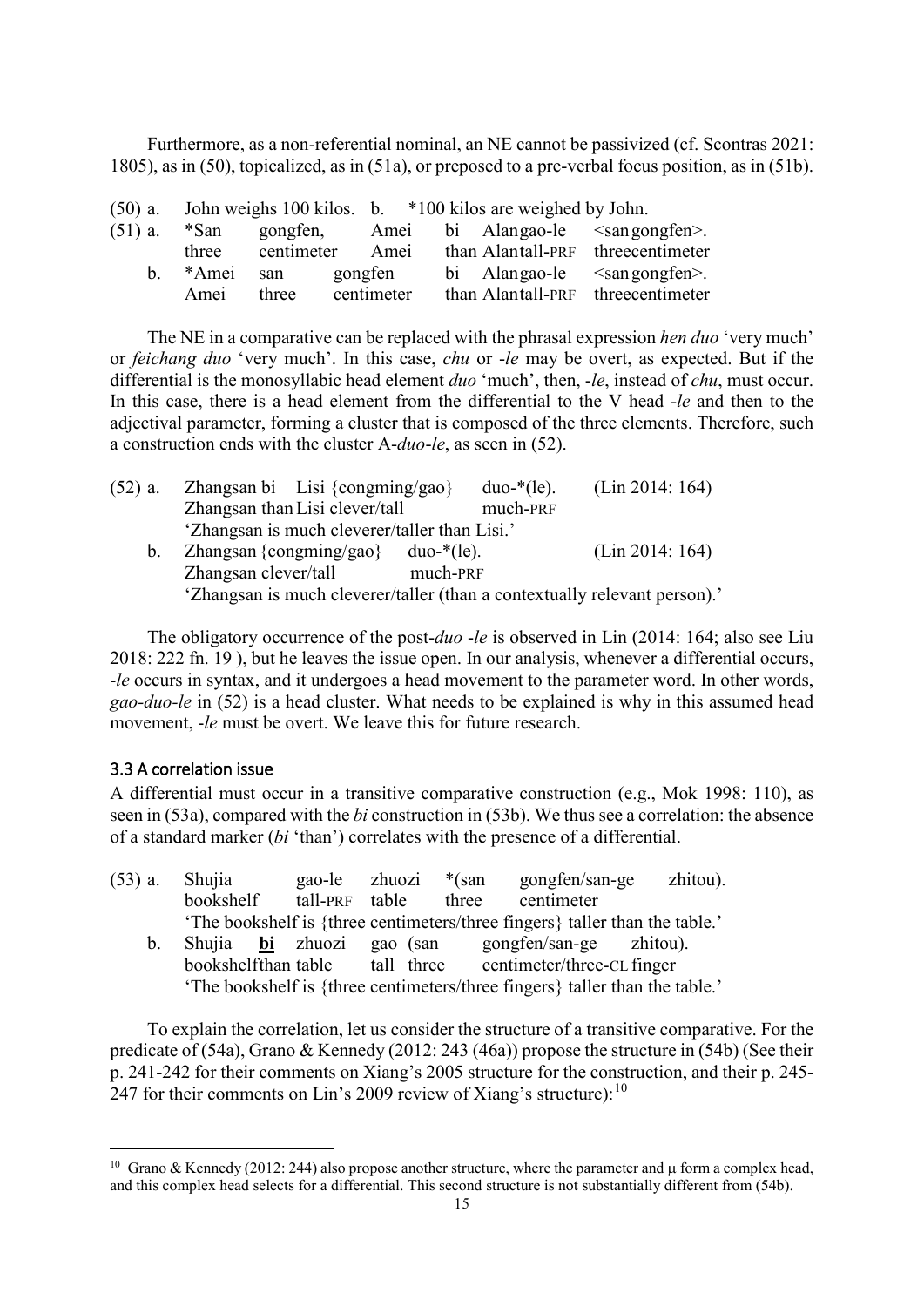<span id="page-15-0"></span>(54) a. Zhangsangao Lisi liang cun. Zhangsantall Lisi two inch 'Zhangsan is two inches taller than Lisi.'

b.



In [\(54b](#page-15-0)), the standard DP (*Lisi*) is at SpecAP, which is headed by a comparative A. The subject *Zhangsan* is base-generated higher, not shown in [\(54b](#page-15-0)). The lower DegP is headed by a null µ, which introduces the differential *liang cun* 'two inches'. However, the locality of *Lisi* to A' seems to encode a predication relation between *Lisi* and the string *gao liang cun*. This is not the intended meaning of the construction, a problem similar to the one seen in Xiang's (2005) structure in [\(32b](#page-8-2)) above.

To avoid the problem, we claim that the structure of [\(54a](#page-15-0)) is [\(55\)](#page-15-1).

<span id="page-15-1"></span>

There are three major ingredients in [\(55\)](#page-15-1). First, as in the *bi* structure in [\(40b](#page-12-0)), the differential *liang cun* is also introduced by *chu* or -*le*, which is implicit in [\(54a](#page-15-0)). We are then able to explain why either a CL-NE or an MT-NE can occur in the two comparative constructions, i.e., the *bi* one and the transitive one. A simple reason is that the NE is the complement of *chu* or -*le*, rather than being the predicate of any parameter subject. From [\(40b](#page-12-0)) and [\(55\)](#page-15-1), we can see that the word *gao* 'tall' is not next to the NE in the structure. It is separated by an implicit verb *chu* or -*le*. Thus, the NE, as a complement of a verb, is not subject to the restriction in [\(21\)](#page-4-2).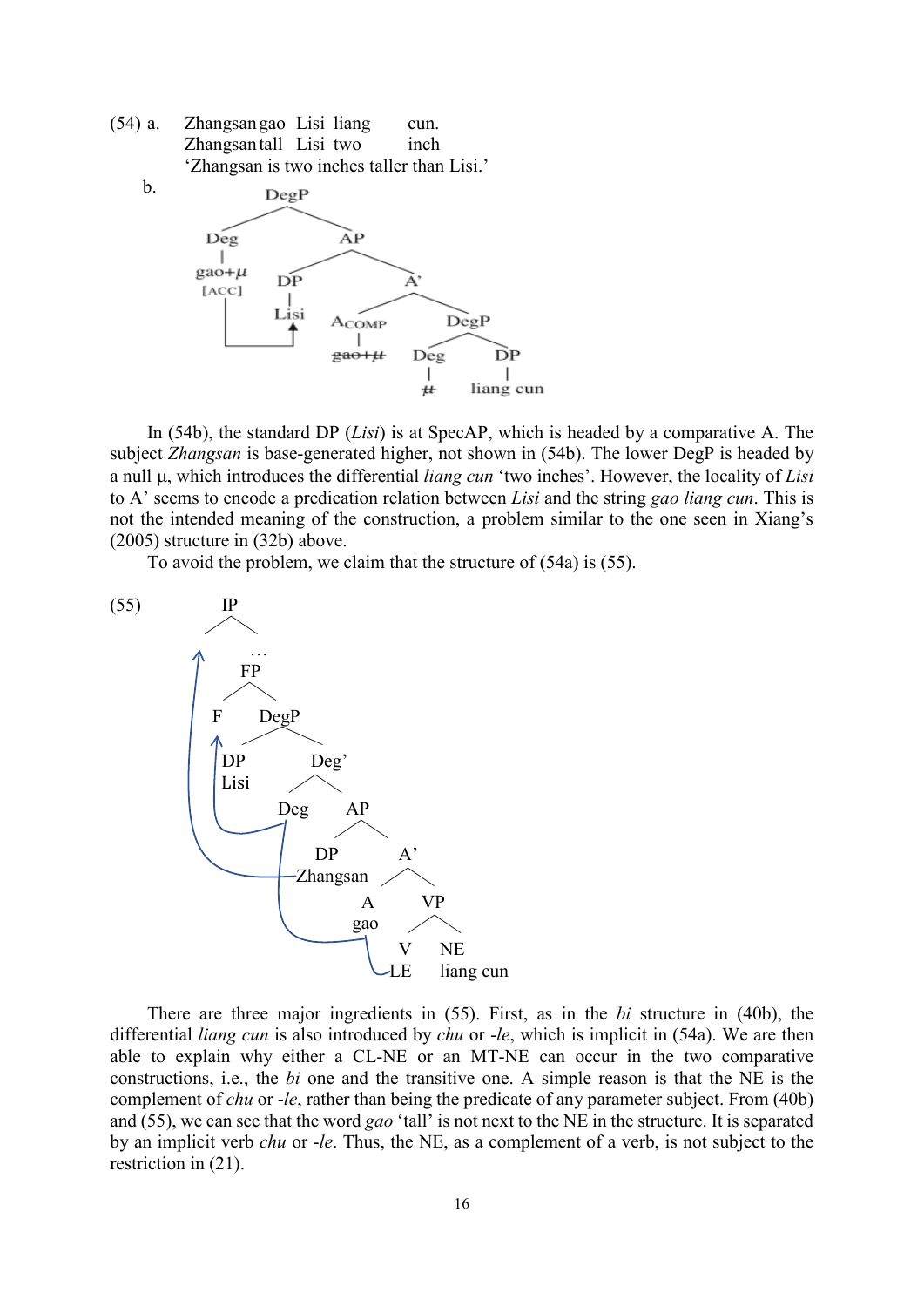Second, as in [\(40b](#page-12-0)), the subject is base-generated at SpecAP, local to the complex predicate *gao LE liang cun* 'taller by two inches'. This captures their predication relation.

Third, as in [\(40b](#page-12-0)), the standard DP is also hosted in SpecDegP. But there is no preposition to Case-license this DP. In our [\(55\)](#page-15-1), we adopt Xiang's (2005) and Grano & Kennedy's (2012) head movement analysis in [\(54b](#page-15-0)). Grano & Kennedy correctly point out that this head movement is to Case-license the standard DP, *Lisi* in [\(54a](#page-15-0)). In a *bi* construction, the Case of the standard DP is licensed by *bi*. But there is no overt head element base-generated higher than the standard DP in a transitive comparative construction. As claimed by Grano & Kennedy (2012), their  $\mu_{\text{COMP}}$  has double functions: it assigns Case to the standard DP and introduces a differential. But importantly, an adjectival head is unable to license Case, and therefore, in our analysis, the verbal -*le* or *chu* is necessary in the head movement; meanwhile, -*le* or *chu* introduces a differential in its base-position. Consequently, the licensing the Case of the standard DP correlates with the occurrence of a differential. This explains why a transitive comparative construction must have a differential.

Also, according to the extension condition, movement must extend the available structure. Thus, the head movement must occur before the raising of the subject *Zhangsan* to SpecIP. After the head movement, the Case-licensed *Lisi*, which is closer to SpecIP than *Zhangsan*, will not be able to undergo an A-movement, blocking the subject *Zhangsan* to do so.

In this section, we have argued that when -*le* occurs in an ILP in comparatives, it is used as verb, rather than an aspect marker. Also, a transitive comparative needs a differential because the standard DP needs to be Case-licensed by a verbal element and the verb that introduces a differential can raise to do the Case-licensing. The structures of the three comparative constructions discussed in this section are put together in [\(56\)](#page-16-0).

<span id="page-16-0"></span>

## <span id="page-16-1"></span>4. Differential NEs in number-comparison constructions

### <span id="page-16-2"></span>4.1 Comparing the numbers of two sets of individuals

In this section, we consider differential NEs in the constructions that compare the numbers of two sets of atomic individuals, as shown in [\(57\)](#page-17-0). In non-numeral CL languages, atomic individuals are denoted by count nouns and they do not have any CL when they occur with a numeral; and in a differential of a comparative construction, the numeral also does not occur with any CL. The numeral *three* in [\(58\)](#page-17-1) is not companied by any CL. However, a CL is obligatory in the differential NE in Mandarin, as seen in [\(57\)](#page-17-0).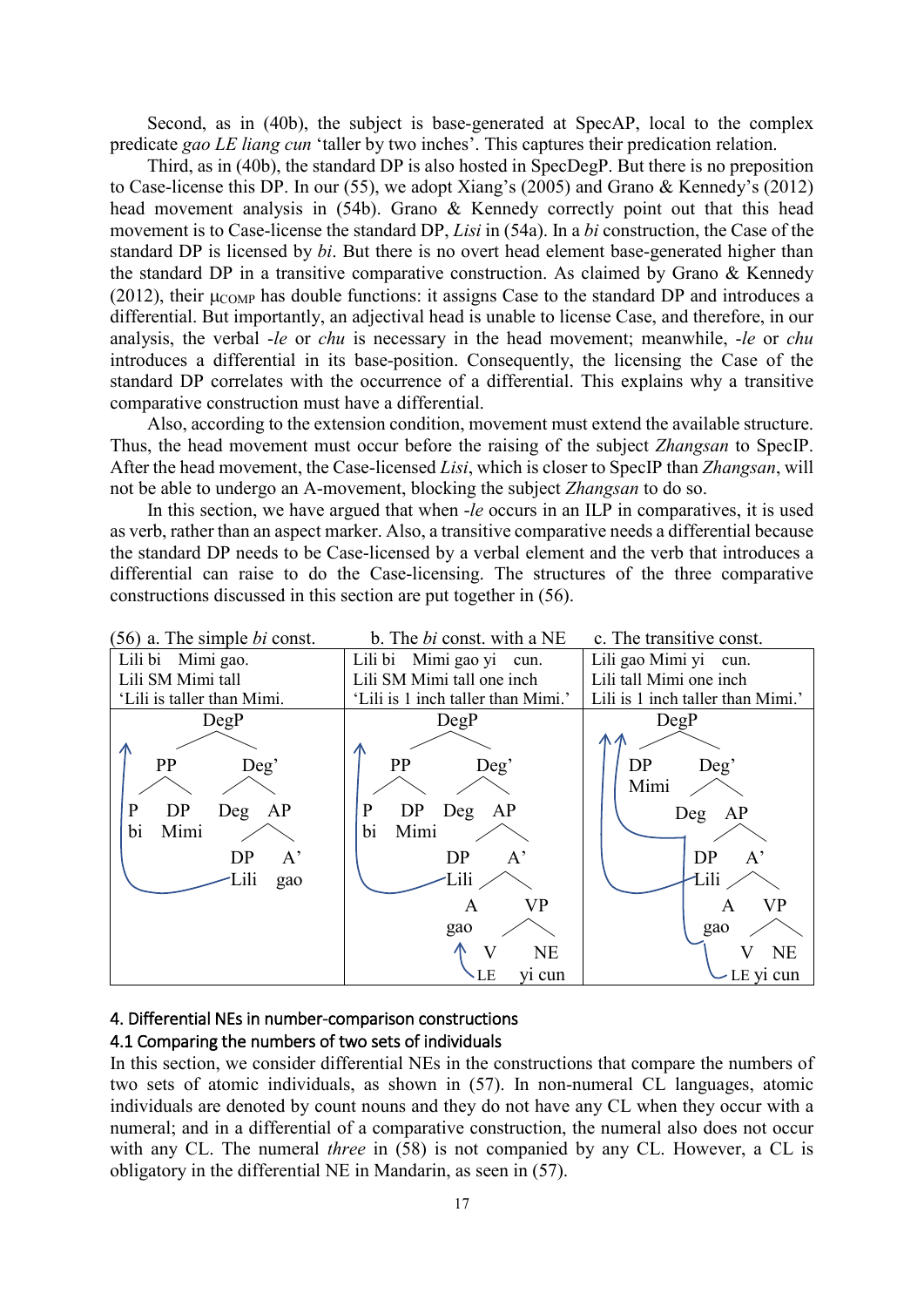- <span id="page-17-0"></span>(57) a. Zhexie xuesheng bi naxie xuesheng duo(-le) san-\*(ge). these student than those student more-PRF three-CL Lit: 'These students are three more than those students.'
	- b. Xueshengbi yizi duo(-le) san-\*(ge). student than chair more-PRF three-CL Lit: 'The students are three more than the chairs.'
- <span id="page-17-1"></span>(58) a. This group of students has three more than that group of students.
	- b. ?This group of students has three more than that group of chairs.

In counting the number of atomic individuals, the parameter is the default cardinality, encoded by *duo* 'more' or *shao* 'less', instead of *zhong* 'weight, heavy' or *gao* 'height, tall', etc. In this section, accordingly, we consider the differential NEs in which the unit word is an individual CL. We thus do not consider examples like [\(59a](#page-17-2)), where what is compared is not the numbers of individual books, but the numbers of boxes of books, or the weight of books. We also do not consider constructions like [\(59b](#page-17-2)), where it is the presence or absence of a certain entity is compared between two individuals. Furthermore, we also do not consider constructions like [\(59c](#page-17-2)), where the word *duo* is combined with a verb (e.g., *du* 'read' in [\(59c](#page-17-2)); see Lin 2014 and Li 2015 and the references therein).

- <span id="page-17-2"></span>(59) a. Zhexie shu bi naxie shu duo wu {xiang/gongjin}. these book than those book more five box/kilo 'These books are five {boxes/kilos} more than those books.'
	- b. Zhe-jian fangzi bi na-jian fangzi duo-le yi-zhan deng. his-CL house than that-CL house more-PRF one-CL light 'This house has a light, but that one does not.'
	- c. Ta bi wo duo-kan-le {liang-ben shu/*Jian'ai* gen *Beican-Shijie*}. he than I more-read-PRF two-CL book/*JaneEyre* and *Les Misérables* 'He read two more books than I did: *Jane Eyre* and *Les Misérables*.'

The nouns in the two DPs under the comparison are the same in [\(57a](#page-17-0)), but different in [\(57b](#page-17-0)). We call both constructions Number Comparison Construction (NCC). There is no reason to assume that the structure of such *bi* constructions is different from that of the *bi* construction discussed in §3, seen in [\(40b](#page-12-0))/[\(56b](#page-16-0)).<sup>[11](#page-17-4)</sup> Like the parameter words discussed in §3, the parameter word *duo* is not a noun, since its position cannot be taken by any nominal, as seen in [\(60\)](#page-17-3).

<span id="page-17-3"></span>(60) Zhexie xuesheng bi naxie xuesheng {duo/\*duo-shu} san-ge. these student than those student more/more-number three-CL Lit: 'These students are three more than those students.'

Also, as in the *bi* constructions discussed in §3, in an NCC, a differential is optional. For example, the NCC in [\(61\)](#page-18-0) has no differential. Moreover, as in the *bi* constructions discussed in §3, in an NCC, it is an explicit or implicit *chu/-le* that introduces a differential, as seen in [\(57\)](#page-17-0).

b. \*Zhexie yu duo-le naxie yu san-tiao. these fish more-PRF those fish three-CL

<span id="page-17-4"></span><sup>&</sup>lt;sup>11</sup> It is not clear to us why the  $bi$  NCC in (ia) does not have the transitive version in (ib).

<sup>(</sup>i) a. Zhexie yu bi naxie yu duo-le san-tiao. these fish than those fish more-PRF three-CL Lit.: 'These fish are three more than those.'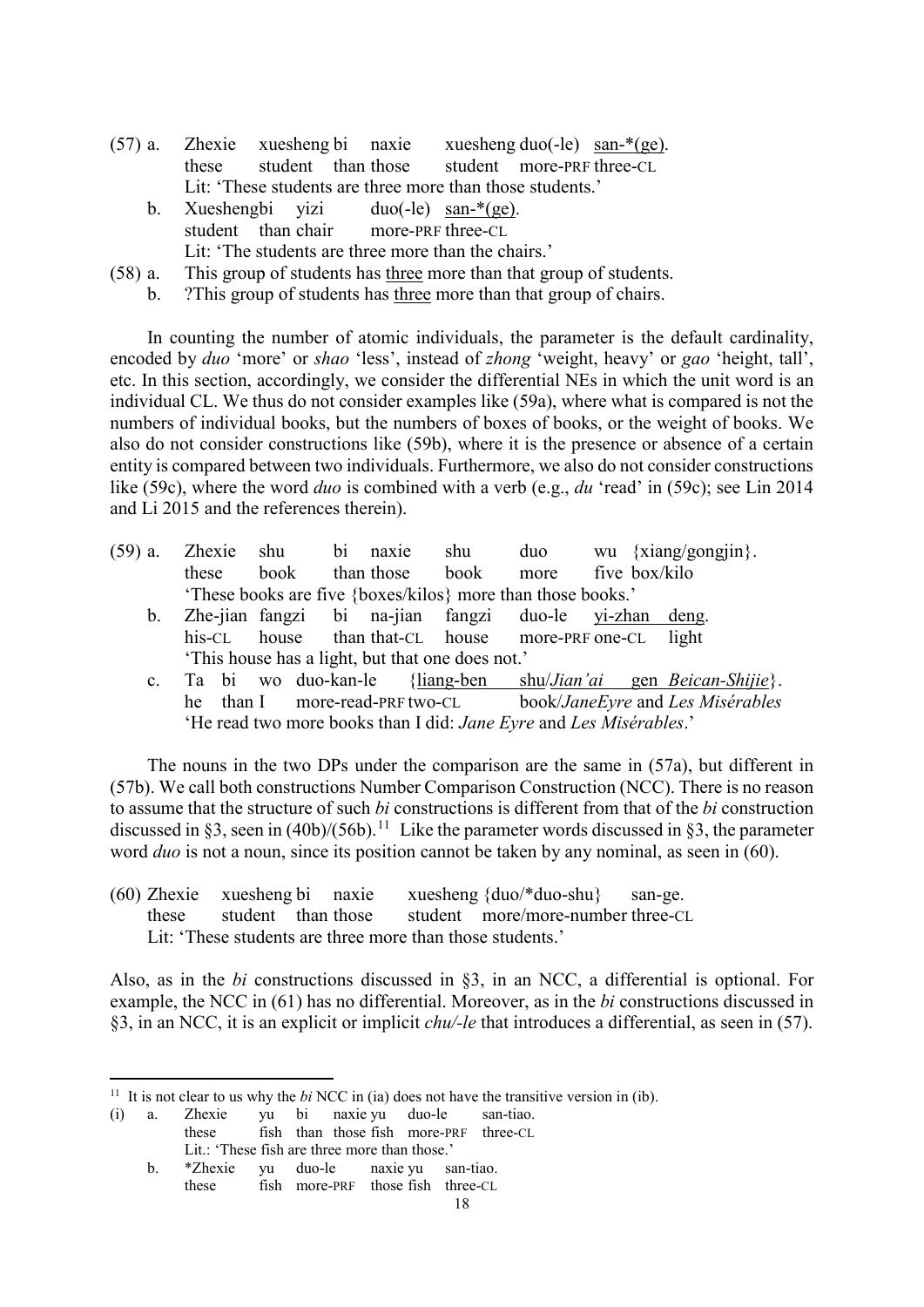<span id="page-18-0"></span>(61) Zhexie xuesheng bi naxie xuesheng duo. these student than those student more 'These students are more than those students.'

After providing certain background (4.2), we investigate two issues in NCCs: the NP in a differential NE (4.3), and its forms (4.4).

#### <span id="page-18-4"></span>4.2 Background on the syntax of numeral CL nominals: selection and complement

Before starting on the discussion of NCCs, we spell out two properties of individual CLs: their s-selection and complement.

There is an s-selection relation between an individual CL and the co-occurring noun. The relation s-selection covers the semantic restrictions on the combination of a head element with another element. For example, the direct object of *pay* must be an amount of money (Jackendoff 1987: 384); and the direct object of the verb *drink* must denote liquid, but the direct object of the verb *pour* can denote either liquid or non-liquid, as seen in [\(62\)](#page-18-1), although the syntactic structures of the clauses are not affected by this s-selection contrast between the verbs.

<span id="page-18-1"></span>(62) a. Bill drank the  $\{$ juice/\*shrimps $\}$ . b. Bill poured the  $\{$ juice/shrimps $\}$ .

Also, in Mandarin, the verb *kan* 'cut (with an axe)' requires its object to denote a hard entity, such as trees and walls, but not nominals that denote soft entities such as thread, hair, and paper; but the verb *jian* 'cut (with a pair of scissors)' can take an object that denotes such soft entities.

An individual CL selects the NP to its right in Mandarin. For example, the CL *tiao* occurs with an NP that denotes a stick-like entity. Thus, in [\(63\)](#page-18-2), *huanggua* 'cucumber' can occur with *tiao*, but *pingguo* 'apple' cannot.

<span id="page-18-2"></span>(63) san-tiao {huanggua/\*pingguo} three-CL cucumber/apple

The selection of an individual CL for a specific type of NP can be arbitrary, and thus the socalled s-selection is not always a real semantic selection. For example, although the CL *tiao* can occur with *huanggua*, it cannot occur with *shouzhi* 'finger'. Also,*zhuozi* 'table', *zui* 'mouth', and *gong* 'bow' do not form a natural class semantically, but they all are selected by the CL *zhang*. Therefore, more precisely, the selection could be treated as lexical or root selection. For this reason, individual CLs should not be called sortal CLs.

An individual CL is a word that spells out the natural unit of an intrinsic atomic individual. It is implicit in the numeral expressions in non-CL languages such as English. In other words, the syntactic position of a CL is also available in English. Thus, in both [\(64a](#page-18-3)) and [\(64b](#page-18-3)), *three* occurs with a silent CL (Borer 2005: 109; Zhang 2013a).

<span id="page-18-3"></span>(64) a. I ate three apples. b. There are three more apples than oranges (on the table).

What is the internal structure of a nominal that is composed of a CL, a numeral, and an NP (i.e., a CL-NE)? It is generally recognized that the CL is the head of the nominal, but which of the other two is the complement of the head? Regarding these questions, Csirmaz & Stavrou (2017: 15) introduce that "Löbel was among the first linguists to address these issues". Löbel (1989, 2001: 262) proposes the following structure, with a Vietnamese example. Since a CL is recognized as a semi-functional category (Löbel 2001, Zhang 2013a), calling it  $N<sub>Q</sub>$  or CL makes no empirical difference.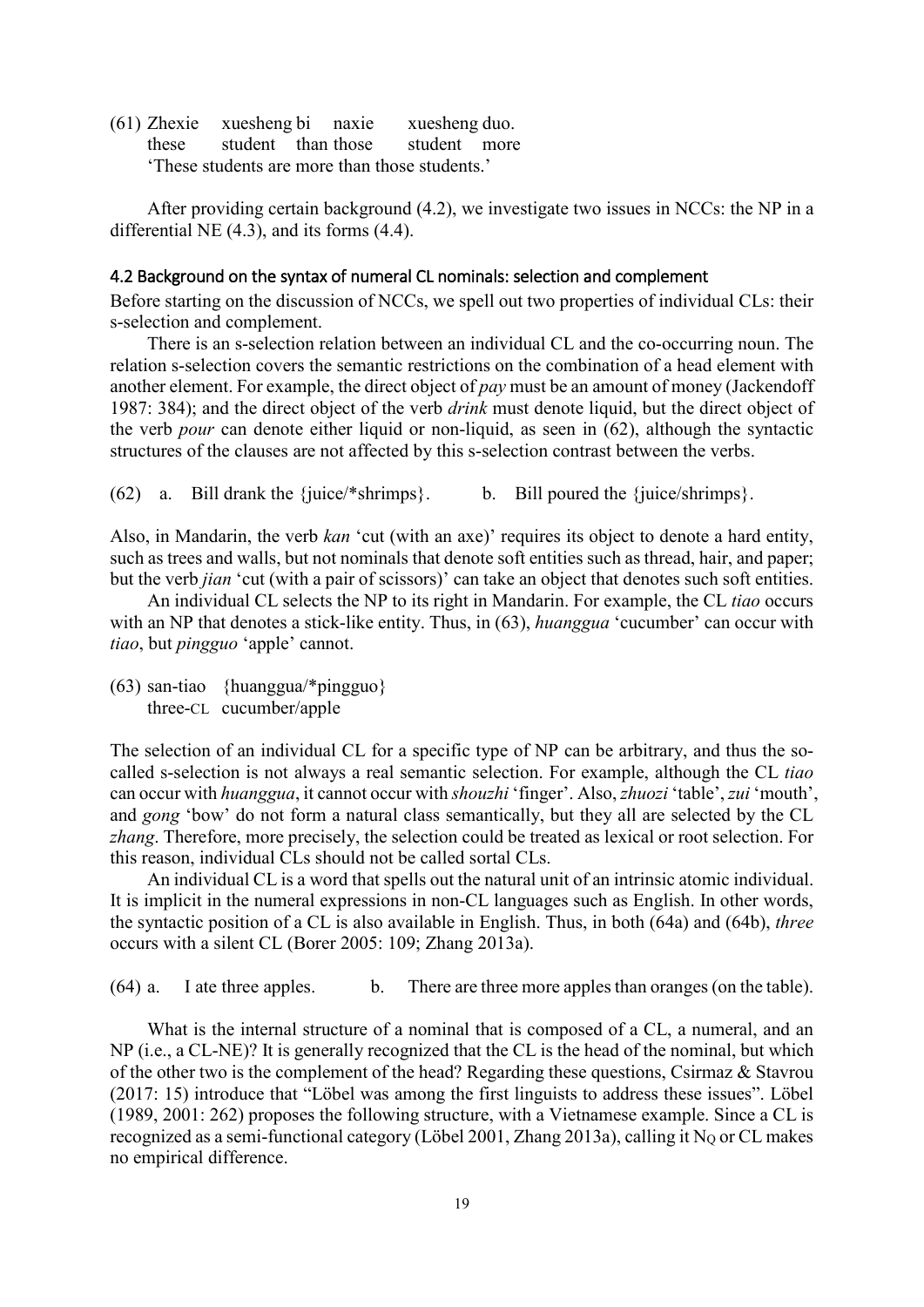<span id="page-19-0"></span>

We find that the structure can be supported from the following aspects in Mandarin. First, the selection relation between an individual CL and the NP introduced above is a local relation between a head and its complement. This selection relation shows that the NP is closer to the CL than the numeral, and thus indicates a right-branching structure, as in [\(65\)](#page-19-0).

Second, in Mandarin, the combination of a CL and a noun can be pronominalized by *zhe* 'entity'. In [\(66a](#page-19-1)), as expected, the CL *jian* is obligatory, but in [\(66b](#page-19-1)), no CL may be next to *zhe*. On the other hand, the last clause in [\(67\)](#page-19-2) shows that no noun may be next to *zhe*. Thus, when *zhe* follows a numeral, it takes the combination of a CL and a noun as its antecedent.

<span id="page-19-1"></span>

| $(66)$ a. |                | San <sup>*</sup> (-jian) shi dou hen zhongyao. |                           |       |  |                                       |         |     |
|-----------|----------------|------------------------------------------------|---------------------------|-------|--|---------------------------------------|---------|-----|
|           |                | three-CL                                       | matter all very important |       |  |                                       |         |     |
|           |                | 'The three matters are all very important.'    |                           |       |  |                                       |         |     |
|           | $\mathbf{b}$ . | $San(*-jian)-zhe$ dou hen zhongyao.            |                           |       |  |                                       |         |     |
|           |                | three-CL-ZHE all very important                |                           |       |  |                                       |         |     |
|           |                | 'The three are all very important.'            |                           |       |  |                                       |         |     |
|           |                | $(67)$ Lulumai-le liang-jian chenshan. Yi-jian |                           |       |  | shi huangse-de,                       | yi-jian | shi |
|           |                | Lulubuy-PRF two-CL shirt one-CL                |                           |       |  | be yellow-MOD one-CL                  |         | be  |
|           |                | lüse-de.                                       |                           |       |  | Liang-zhe (*chenshan) dou hen bianyi. |         |     |
|           |                | green-MOD two-ZHE                              |                           | shirt |  | all very cheap                        |         |     |

<span id="page-19-2"></span>'Lulu bought two shirts. One is yellow and the other is green. Both are cheap.'

The fact that the combination of a CL and a noun can be pronominalized by -*zhe* indicates that a CL and a noun form a constituent, excluding a numeral. This constituency supports the rightbranching structure in [\(65\)](#page-19-0).

Third, the modifier of an individual CL and the modifier of the associated NP cannot be antonymous, as seen in the contrast between [\(68a](#page-19-3)) and [\(68b](#page-19-3)). This is different from a container unit construction, seen in [\(68c](#page-19-3)) (Zhang 2011, 2013a). The restriction seen in [\(68b](#page-19-3)) would be unexpected if the numeral and the CL formed a constituent, excluding the noun. If the CL did not c-command the noun, no interaction between them would be expected.

<span id="page-19-3"></span>

| $(68)$ a. yi-ke |                            | X <sub>1</sub> ao | pingguo                       |                  | b. |                  | yi da-ke (*xiao) pingguo |
|-----------------|----------------------------|-------------------|-------------------------------|------------------|----|------------------|--------------------------|
|                 | one-CL small               |                   | apple                         |                  |    | one big-CL small | apple                    |
|                 | 'one small apple'          |                   |                               |                  |    | 'one big apple'  |                          |
| $c_{\cdot}$     | yi da xiang<br>one big box |                   | X <sub>1</sub> ao<br>small    | pingguo<br>apple |    |                  |                          |
|                 |                            |                   |                               |                  |    |                  |                          |
|                 |                            |                   | 'one big box of small apples' |                  |    |                  |                          |

Syntactically, the selection seen in [\(63\)](#page-18-2), the pronominalization seen in [\(66\)](#page-19-1) and [\(67\)](#page-19-2), and the direct semantic interactions seen in [\(68\)](#page-19-3) all support Löbel's right-branching structure.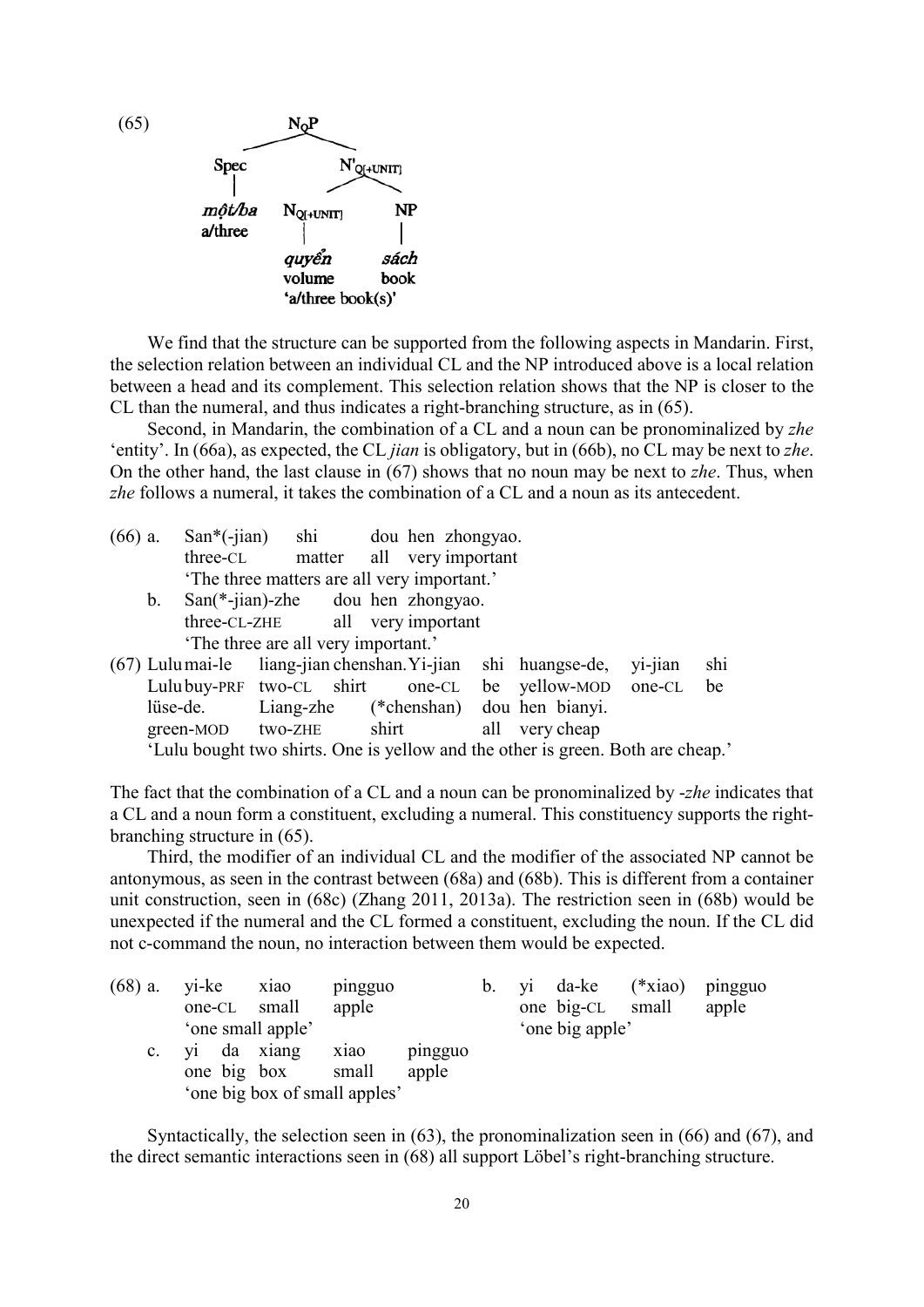### <span id="page-20-3"></span>4.3 The occurrence of an NP inside a CL-NE

If we compare the numbers of two sets of individuals that have the same property, i.e., two DPs that have the same NPs, it is possible for a differential NE to have a full-fledged form, i.e., to have an overt NP, under certain conditions, and this NP must be identical to the NP that is shared by the two DPs. This is possible especially if the NP in both DPs is implicit but recoverable from the context, and the DPs have a demonstrative. When talking about two groups of people, our informants gave the examples in [\(69\)](#page-20-0).

<span id="page-20-0"></span>

| $(69)$ a. Zhe zu |                                                     | bi na zu | duo-le san-ge ren. |                                                                        |
|------------------|-----------------------------------------------------|----------|--------------------|------------------------------------------------------------------------|
|                  | this group than that group more-PRF three-CL person |          |                    |                                                                        |
|                  |                                                     |          |                    | Lit.: 'This group of persons have three more persons than that group.' |
|                  | b. Zhe qun bi na qun duo-le san-ge ren.             |          |                    |                                                                        |
|                  | this crowd than that crowd more-PRF three-CL person |          |                    |                                                                        |
|                  |                                                     |          |                    | Lit.: 'This crowd of persons have three more persons than that crowd.' |

In the differential NE in these examples (the underlined part), the CL *ge* is followed by the noun *ren* 'person'. Such examples clearly indicate the syntactic reality of an NP in a differential NE in such NCCs.

However, if we compare the numbers of two sets of different types of individuals, it seems impossible for a differential NE to have an NP (Chen 2022), as seen in [\(70\)](#page-20-1).

<span id="page-20-1"></span>

| $(70)$ a. Pingguo bi xiangjiao duo(-le) san-ge (*pingguo). |  |  |  |                                                  |  |
|------------------------------------------------------------|--|--|--|--------------------------------------------------|--|
| apple than banana more-PRF three-CL apple                  |  |  |  |                                                  |  |
| 'The apples are three more than the bananas.'              |  |  |  |                                                  |  |
|                                                            |  |  |  | b. Xuesheng bi yizi duo(-le) san-ge (*xuesheng). |  |
| student than chair more-PRF three-CL student               |  |  |  |                                                  |  |
| 'The students are three more than the chairs.'             |  |  |  |                                                  |  |

I claim, however, that there is always an NP following the CL in a differential CL-NE, and in constructions like [\(70a](#page-20-1)) and [\(70b](#page-20-1)), the NP has a null form. One clear argument for the claim is the s-selection effect of an individual CL in NCCs. The CL in a differential NE must be compatible with the noun in the subject. If the CL is not compatible with the NP in the subject, the construction is not acceptable (Chen 2022). In [\(70a](#page-20-1)) above, the CL *ge* is compatible with *pingguo* 'apple', and in [\(70b](#page-20-1)), the CL *ge* is also compatible with *xuesheng* 'student'. In [\(71a](#page-20-2)) below, the CL *ba* is compatible with *yusan* 'umbrella' and the CL *jian* is compatible with *yu-yi* 'rain-coat', but not *yusan*. Then, in the differential, only *ba* is acceptable to some speakers, whereas *jian* is rejected by all speakers. In [\(71b](#page-20-2)), the CL *ding* is compatible with *maozi* 'hat' and the CL *liao* is compatible with *weijin* 'scarf', but not *maozi*. Then, in the differential, only *ding* is acceptable to some speakers, whereas *tiao* is rejected by all speakers. Also, although the CL *ge* is more generally used than other CLs, especially by the northern speakers, it is still not compatible with certain nouns. We can imagine a context where each hair is paired with a sesame seed, in order to make certain model. Hairs are counted by the CL *gen*, sesame seeds are counted by the CL *li*, but neither is counted by the CL *ge*. If the number of the hairs is more than the number of the sesame seeds, one cannot use either *ge* or *li* in [\(71c](#page-20-2)).

<span id="page-20-2"></span>(71) a. Yisan bi yu-yi duo-le san-{%ba/\*jian}. umbrella than rain-coat more-PRF three-CL/CL 'The umbrellas are three more than the raincoats.'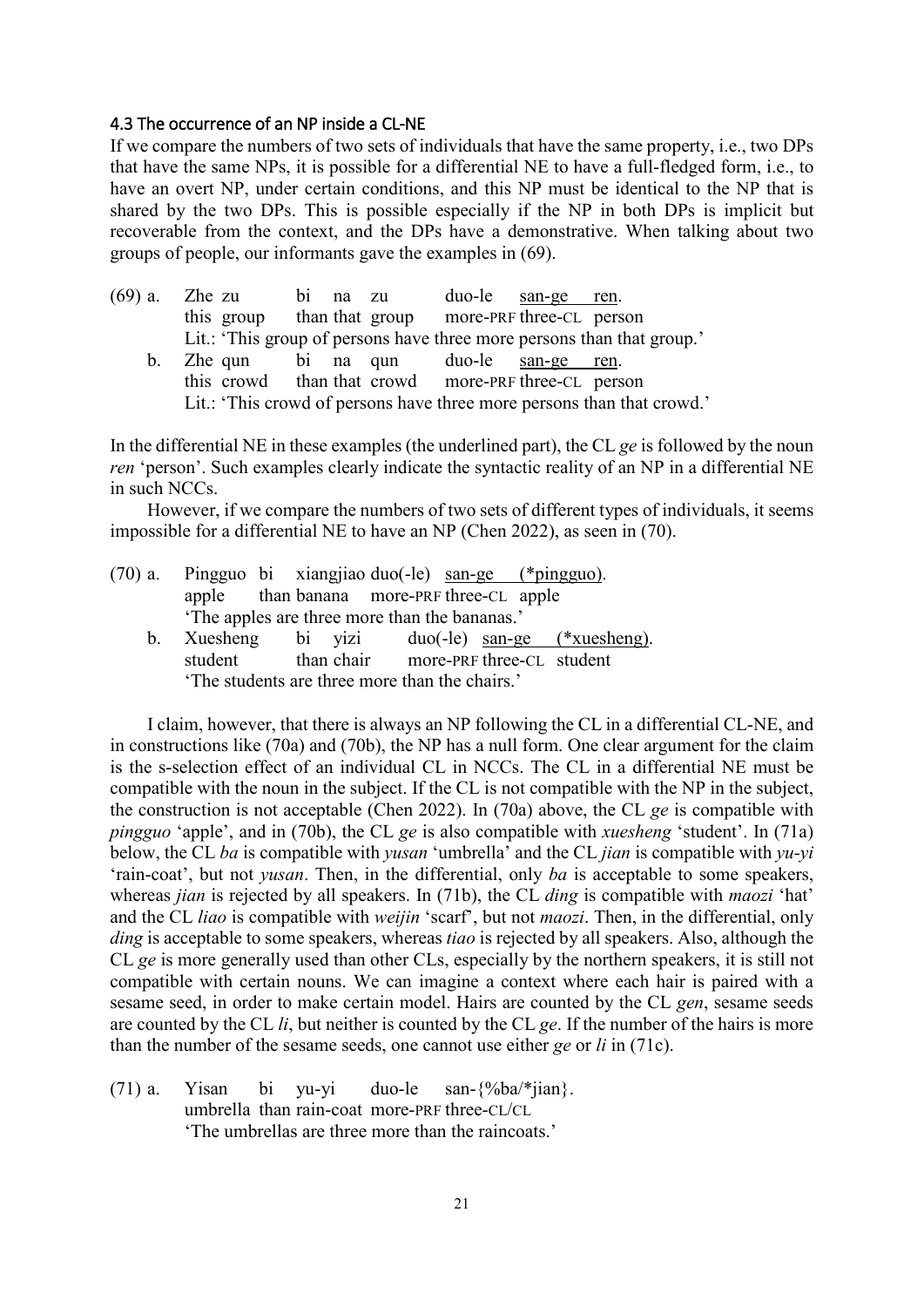- b. Maozi bi weijin duo-le san-{%ding/\*tiao}. rain-coat than umbrella more-PRF three-CL/CL 'The hats are three more than the scarfs.'
- c. Toufa bi zhima duo-le san-{%gen/\*li/\*ge}. hair than sesame more-PRF three-CL/CL 'The hairs are three more than the sesame seeds.'

The s-selection of a head must be satisfied in the time of the merger of the head and its complement (Zhang 2016), and thus it is impossible for the selection of the CL in an NE to be satisfied by the NP in the subject. Consequently, it must be the case that the CL in the NE is satisfied by an antecedent-taking NP locally, this NP can be null in the construction, and its antecedent is the NP in the subject.

Theoretically, in a numeral nominal, a unit word takes two semantic arguments: a numeral and a property denoted by a noun (e.g., see Scontras 2021 for a brief review and the references cited there). Our claim is compatible with the well-recognized theory.

Empirically, the selection effect is seen not only in differential CL-NEs in comparative constructions, but also in cumulative CL-NEs and distributive CL-NEs in coordinate constructions. In the two examples in [\(72\)](#page-21-0), the subject is a coordination of two DPs that have different NPs, and the individual CL in the numeral predicate must be compatible with the NPs in the two conjuncts of the subject at the same time. In [\(72a](#page-21-0)), although the CL *pi* is compatible with the first conjunct and the CL *tiao* is compatible with the second conjunct, neither of them can occur in the predicate. Since a numeral must be followed by a CL, [\(72a](#page-21-0)) is not acceptable. In [\(72b](#page-21-0)), however, since the CL *tou* is compatible with both the first and the second conjunct, it can occur in the predicate. The selection effects indicate that an antecedent-taking NP occurs with the CL in the predicate in the examples in  $(72)$ .

<span id="page-21-0"></span>

| $(72)$ a. *Naxie ma |                                                  |  |  | gen naxie gou yigong shi shiyi-{pi/tiao}.    |
|---------------------|--------------------------------------------------|--|--|----------------------------------------------|
| those               |                                                  |  |  | horse and those dog together be eleven-CL/CL |
|                     | b. Naxie niu gen naxie zhu yigong shi shiyi-tou. |  |  |                                              |
|                     | those cow and those pig together be eleven-CL    |  |  |                                              |
|                     | 'Those cows and those pigs are eleven in total.' |  |  |                                              |

In the two examples in [\(73\)](#page-21-1), the clause-initial topic is a coordination of two DPs that have different NPs; the direct object of the verb has a numeral and an individual CL; the CL must be compatible with the two NPs of both conjuncts of the topic at the same time. In [\(73a](#page-21-1)), as we stated above, although the CL *pi* is compatible with the NP in the first conjunct and the CL *tiao* is compatible with the NP in the second conjunct, neither of them is combatable with both of the NPs, and thus neither can follow the numeral in the object. In [\(73b](#page-21-1)), also as we stated above, since the CL *tou* is compatible with the NP of both the first and the second conjunct, it thus can follow the numeral in the object. The selection effects indicate that an antecedent-taking NP occurs with the CL in the object in the predicate in the examples in [\(73\)](#page-21-1).

<span id="page-21-1"></span>

| $(73)$ a. *Naxie ma |                                                             |  |  | gen naxie gou wo yao ge mai liang-{pi/tiao}. |
|---------------------|-------------------------------------------------------------|--|--|----------------------------------------------|
|                     | those horse and those dog I wanteach buy two-CL/CL          |  |  |                                              |
|                     | b. Naxie niu gen naxie zhu wo yao ge mai liang-tou.         |  |  |                                              |
|                     | those cow and those pig I wanteach buy two-CL               |  |  |                                              |
|                     | 'As for those cows and those pigs, I want to buy two each.' |  |  |                                              |
|                     |                                                             |  |  |                                              |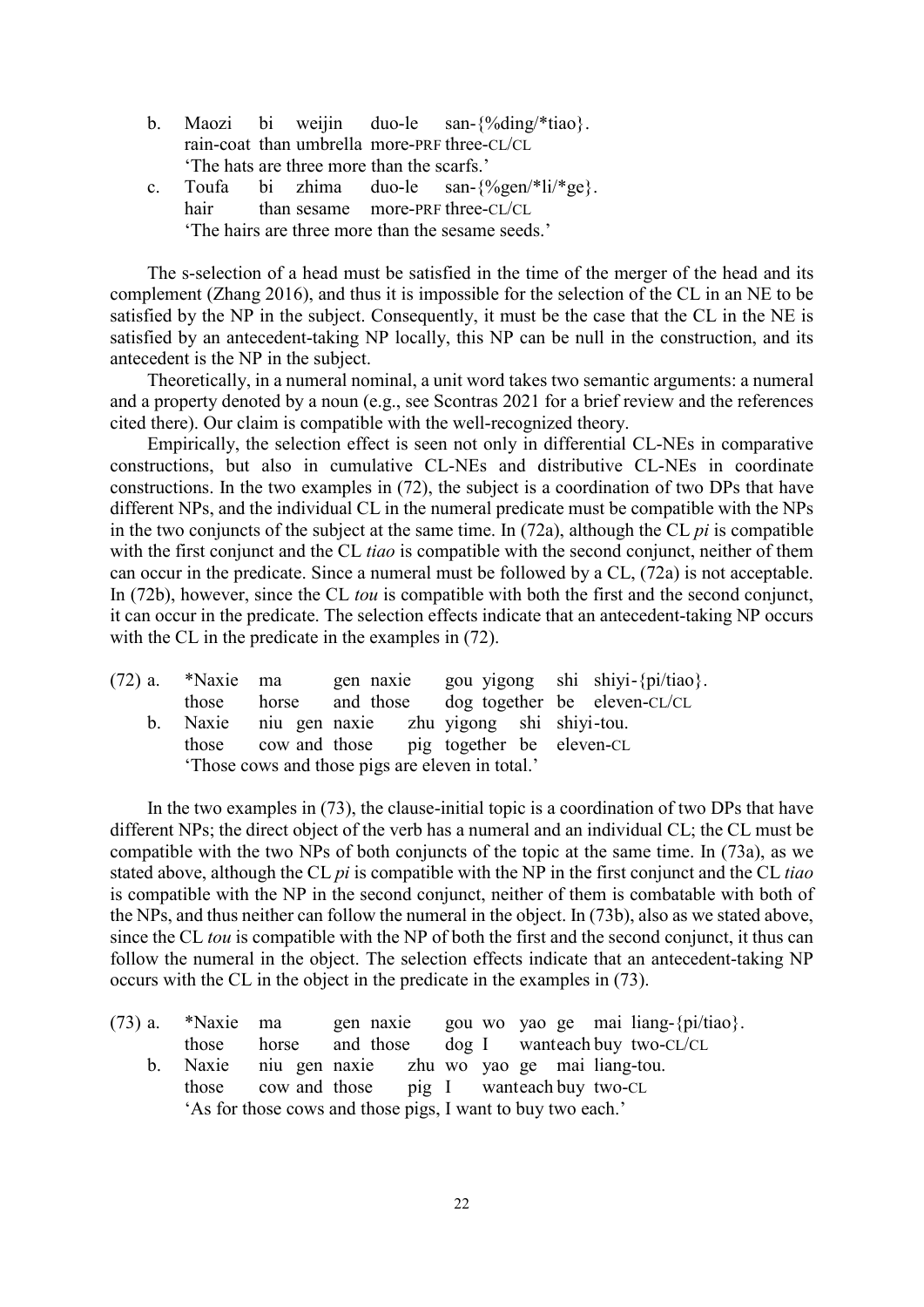We conclude that in all of these differential CL-NEs, cumulative CL-NEs, and distributive CL-NEs, the individual CL is followed by a silent antecedent-taking NP, which satisfies the sselection of the CL locally.

#### <span id="page-22-3"></span>4.4 Pro-NP vs. NP ellipsis in a CL-NE

A null antecedent-taking NP in a differential NE in NCCs may come from two sources: a null pro-NP (Déchaine & Wiltschko 2002) or ellipsis. We consider the null proform choice first. The antecedent of a pro-NP is an NP, which denotes properties (i.e., type  $\leq e, t$ ) and thus is never referential. In [\(74\)](#page-22-0), the Japanese *kara* is a pro-NP, which can follow an adjective, a possessive, or a demonstrative, although its antecedent must denote a masculine adult (Déchaine & Wiltschko 2002: 417-418).

<span id="page-22-0"></span>

| $(74)$ a. tiisai kare |                   | b. watasi-no kare | c. kono | kare            |
|-----------------------|-------------------|-------------------|---------|-----------------|
| small he              |                   | I-GEN he          | this he |                 |
|                       | 'he who is small' | 'my boyfriend'    |         | 'this guy here' |

In Mandarin, the available overt pronominals, such as *ta* 'he, she, it' or *tamen* 'they', are all pro-DPs, instead of pro-NPs, and thus they cannot follow a CL. But we do find null pro-NPs. In [\(75\)](#page-22-1), the object is a string of the demonstrative *na* 'that', the numeral *san* 'three' and the CL *ba*. This CL can only be used with nouns such as *yusan* 'umbrella', *dao* 'knife', and *cha-hu* 'tea-pot', but not nouns such as *maozi* 'hat' or *bi* 'pen'. The speaker must be talking about items that can be counted by *ba*, and these items are salient in the discourse context. The null NP that follows *ba* and satisfies the s-selection of *ba* can be a radical null pro-NP, parallel to the familiar radical null pro-DP in the language (i.e., *pro*).

<span id="page-22-1"></span>(75) Wo yao na san-ba. I wantthat three-CL 'I want those three.'

The same kind of null element is also seen in the two DPs under the comparison in [\(69a](#page-20-0)) and [\(69b](#page-20-0)). In the examples, a null pro-NP is hosted in a definite DP. It is possible that the antecedenttaking NP identified in 4.3 is a null pro-NP, but it is hosted in a CL-NE, which is nonreferential.

We now turn to the NP-ellipsis choice for the antecedent-taking NP in NCCs. Generally, nominal ellipsis is optional. But there is no optionality for the overtness of an NP in the differential NE in NCCs that compare different types of individuals: the CL is never followed by any overt NP in [\(70\)](#page-20-1).

Moreover, ellipsis needs an antecedent that can be found in the same linguistic context. In [\(76\)](#page-22-2) (cf. [\(69\)](#page-20-0)), the silent NP to the right of the CL *ge* has no overt antecedent. Also, the null NP with *ba* in [\(75\)](#page-22-1) has no overt antecedent. Therefore, these null NPs cannot be the result of ellipsis.

<span id="page-22-2"></span>

| (76) a. Zhe zu bi na zu duo-le san-ge.       |  |                                                                        |
|----------------------------------------------|--|------------------------------------------------------------------------|
| this group than that group more-PRF three-CL |  |                                                                        |
|                                              |  | Lit.: 'This group of persons have three more persons than that group.' |
| b. Zhe qun bi na qun duo-le san-ge.          |  |                                                                        |
| this crowd than that crowd more-PRF three-CL |  |                                                                        |
|                                              |  | Lit.: 'This crowd of persons have three more persons than that crowd.' |

Furthermore, for certain types of antecedent-taking nominals, their antecedent is simply not a syntactic constituent. Since the form of an elided form must be identifiable in the context, such nominals must be pro-forms, instead of the output of ellipsis. For example, a pro-DP may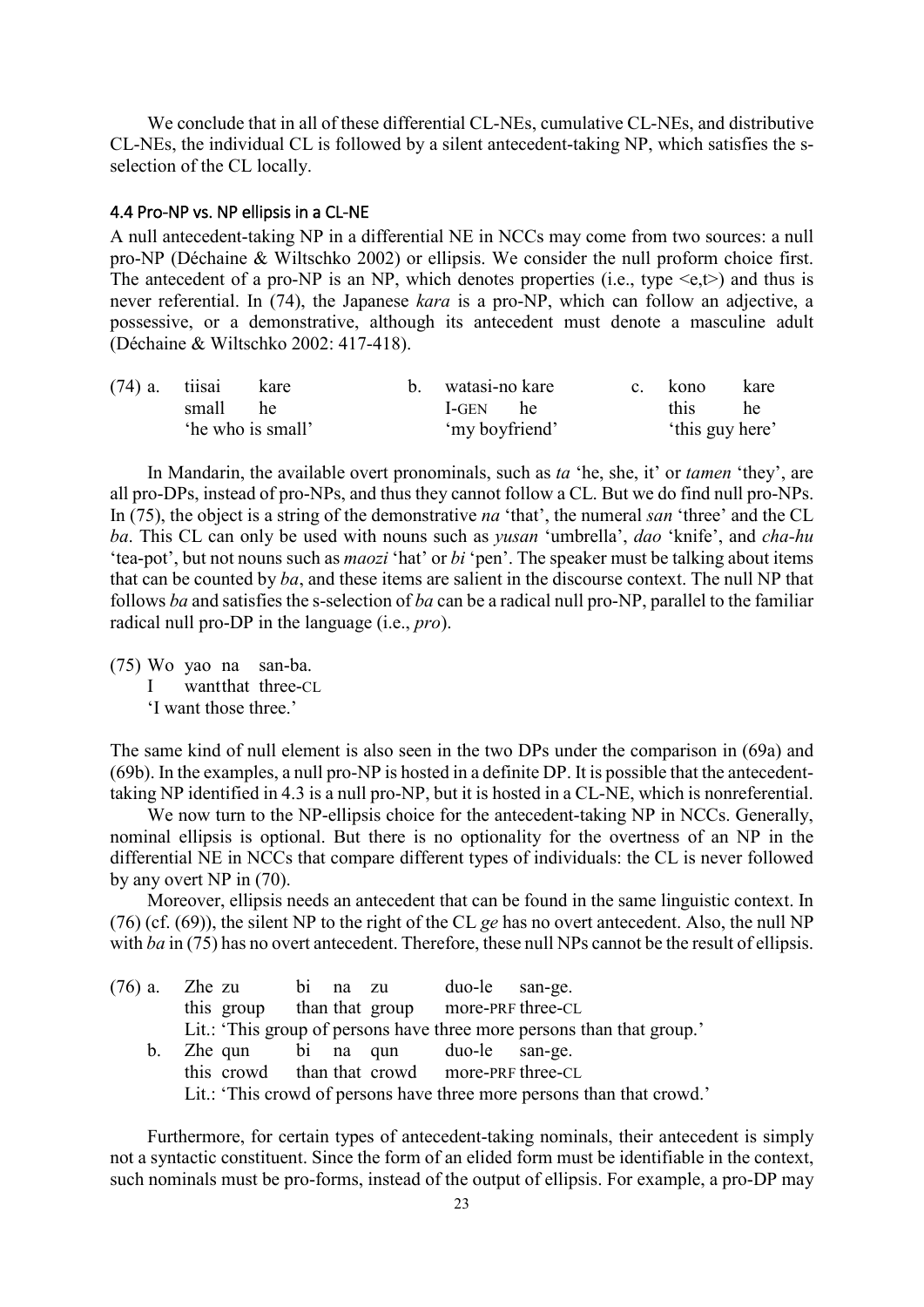have a split antecedent: the pro-DP *they* takes the combination of *Peter* and *Mary* as its antecedent in [\(77a](#page-23-0)), and similarly, PRO takes the combination of *Peter* and *Mary* as its antecedent in [\(77b](#page-23-0)), but in neither examples, *Peter* and *Mary* form a constituent. Thus, not only *they*, but also *PRO*, must be a proform, instead of the output of ellipsis.

- <span id="page-23-0"></span>(77) a. Peter told Mary that [they should have dinner together].
	- b. Peter proposed to Mary [PRO to have dinner together]. (cf. Williams 1980: 218)

In our [\(72b](#page-21-0)) and [\(73b](#page-21-1)), the antecedent of the null NP at the right-edge of the clause must take the combination of the NP in the first DP conjunct and the NP in the second DP conjunct as its antecedent. Since the two NPs are embedded in different demonstrative DPs, there is no way for them to form a constituent. Thus, the null NP, just like the PRO in [\(77b](#page-23-0)), cannot be the output of ellipsis. Therefore, null pro-NP is independently available in Mandarin.

Based on the above discussion and in the absence of any evidence for an ellipsis possibility, we extend this pro-NP approach to differential NEs in NCCs. We thus assume that the null NP in a differential NE is just a null pro-NP.

We have claimed that in an NCC where the two DPs under the comparison have different NPs, a differential NE has a null pro-NP. We have also shown that in an NCC where the two DPs under the comparison have the same NP, a differential NE may have an overt NP, and this NP is identical to the one in the two DPs (see *ren* 'person' in [\(69\)](#page-20-0)). We further claim that the overt NP in a differential in the latter kind of NCC is also a pro-NP, but it is an overt pro-NP. The overt form is a copy of its antecedent, i.e., a copy of the NP in the subject DP in the NCC. In this respect, there is a parallelism between pro-DPs and pro-NPs in the language. Consider [\(78\)](#page-23-1). In [\(78a](#page-23-1)), the second *ren* 'person' is a pro-DP, taking the first *ren* as its antecedent. Similarly, in [\(78b](#page-23-1)), the second *nanhai* 'boy' is a pro-DP, taking the first *nanhai* as its antecedent; and the second *nühai* 'girl' is a pro-DP, taking the first *nühai* as its antecedent.

<span id="page-23-1"></span>

|    |          |     | (78) a. Ren <sub>i</sub> bu fan wo, wo bu fan          |     | $reni$ . |                                                                                                           |                                                                                             |
|----|----------|-----|--------------------------------------------------------|-----|----------|-----------------------------------------------------------------------------------------------------------|---------------------------------------------------------------------------------------------|
|    |          |     | person not offend I I not offend person                |     |          |                                                                                                           |                                                                                             |
|    |          |     | 'If anyone does not offend me, I will not offend him.' |     |          |                                                                                                           |                                                                                             |
| b. |          |     |                                                        |     |          | Zai nali, nanhai <sub>i</sub> zhaogu nanhai <sub>i</sub> , nühai <sub>k</sub> zhaogu nühai <sub>k</sub> . |                                                                                             |
|    | at there | boy | care                                                   | boy | girl     | care                                                                                                      | girl                                                                                        |
|    |          |     |                                                        |     |          |                                                                                                           | 'Over there, the boys take care of each other, and the girls also take care of each other.' |

Therefore, in Mandarin, it is possible for a pro-form to be in the form of its antecedent. We thus assume that in an NCC, if the two DPs under the comparison have the same NP, a differential NE may have an overt pro-NP, and the overt form is a copy of its antecedent. But if the two DPs have different NPs, a differential NE must have a null pro-NP.

Cross-linguistically, the choice between a null pro-NP and an overt one may be decided by various semantic and syntactic factors. Déchaine & Wiltschko (2002: 427) claim that in French, the clitic *en* is an overt pro-NP if it occurs in a weak indefinite DP, as in [\(79a](#page-23-2)), and its null version occurs in a definite DP, as in [\(79b](#page-23-2)). They further suggest that this has to do with the restriction on moving out of a definite DP.

<span id="page-23-2"></span>(79) a. J'ai achete une voiture rouge, et Marie en **a** achete une I-have bought a car red and Marie EN has bought a jaune. yellow 'I bought a red car and Mary bought a yellow one.'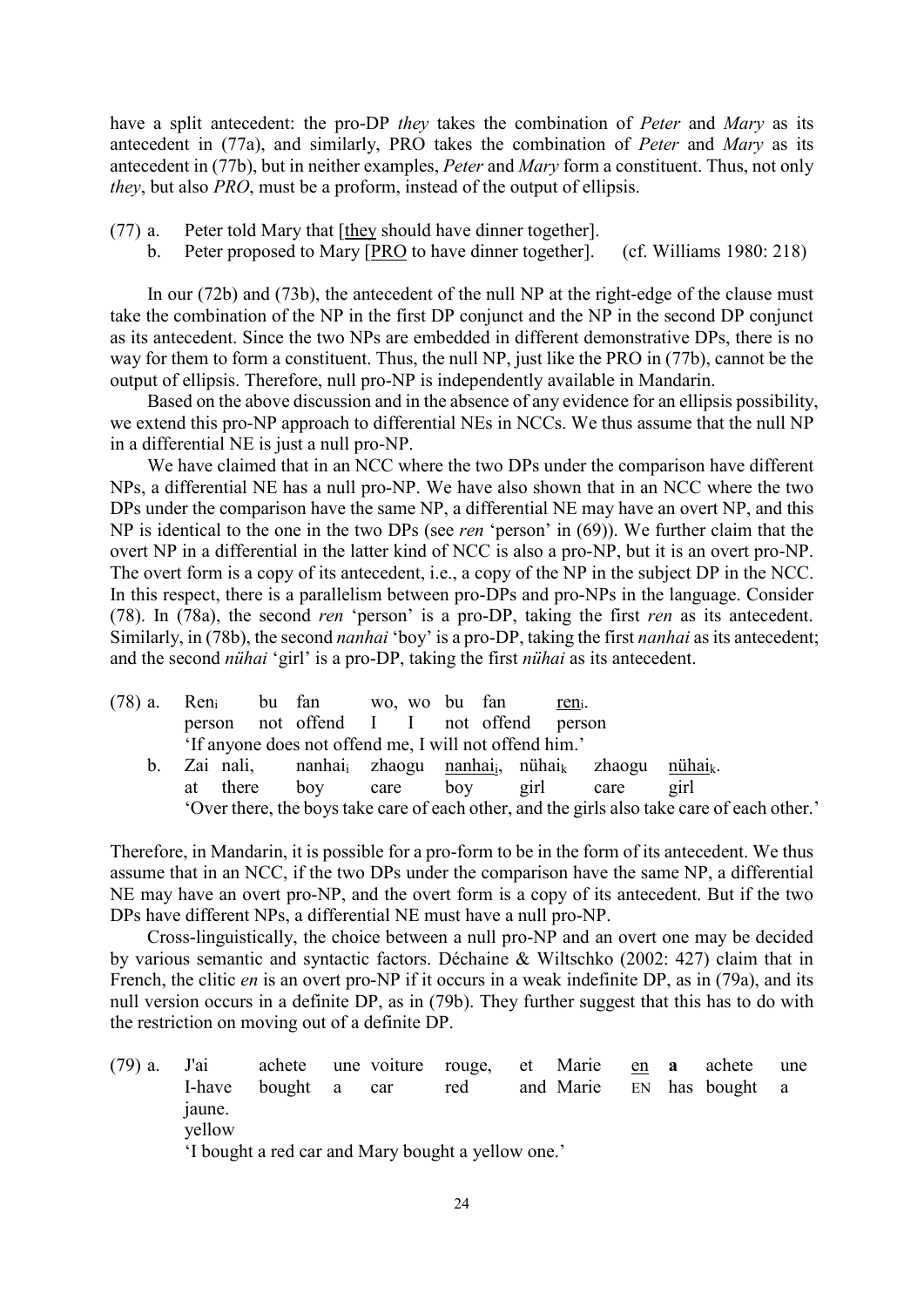b. J'ai achete la voiture rouge, et Marie a achete **la** I-have bought the car red and Marie has bought the jaune ∅. yellow 'I bought the red car and Mary bought the yellow one.'

The English word *one* in examples like [\(80\)](#page-24-0) is analyzed as a pronominal in Postal (1969) and Radford (1989, 1993). Déchaine & Wiltschko (2002: 420) further specify it as a pro-NP.

- <span id="page-24-0"></span> $(80)$  a. The large [girls] can't stand the small [ones]. (cf. Postal 1966: 202, (2))
	- b. The red  $\lceil \operatorname{car} \rceil$  is more expensive than the yellow  $\lceil \operatorname{one} \rceil$ .

The antecedent of this use of *one* must be a count noun (e.g., Panagiotidis 2003b: 282). This is reflected in Alexiadou & Gengel's (2012: 191-192) treatment of *one* as a CL.

Postal (1969) argues that a pronominal such as *they* and *he* is a D element followed by a null NP. Panagiotidis (2003a, b) argues that this null NP is an empty noun, and the *one* used in examples like [\(80\)](#page-24-0) is an overt empty noun, but *one* never follows a pronoun. Since *one* must keep the countability property of its antecedent, we adopt Déchaine & Wiltschko's (2002) pro-NP analysis. We then can see that if a pro-NP occurs in a pronominal such as *they* and *he*, it must be in a null form, otherwise, it is realized as the overt *one*. The overt and covert version of a pro-NP also have different distributions in English.

Moreover, if both D and CL can be followed by a null pro-NP, as seen in a pronominal such as *they* and a differential CL-NE in NCCs, respectively, we can see a parallelism of these two functional heads in nominals: they must be followed a nominal. As claimed by Panagiotidis (2003b: 283), no functional category is intransitive.

As for the structural relation between a pro-NP and its antecedent, there is no c-command relation. The French *en* is not c-commanded by its antecedent in [\(79\)](#page-23-2), and the English *one* is also not c-commanded by its antecedent in [\(80\)](#page-24-0). Similarly, the pro-NP in a differential NE in Mandarin NCCs is also not c-commanded by its antecedent, which is the NP in the subject. Moreover, in our proposed syntactic structure of a comparative construction, the base-position of the subject is closer to the differential NE than the standard DP (see [\(40b](#page-12-0))/( [56b](#page-16-0))). Thus, in such a construction, the pro-NP in the NE always takes the NP in the closer DP as its antecedent. A dependency that has a local relation but not a c-command relation is also seen in gapping. In [\(81\)](#page-24-1), for example, the gap in the last clause means 'buys'. It takes *buys*, rather than *sells*, as its antecedent; the former verb is closer to the gap than the latter verb. The dependency of the gap on its antecedent has no c-command relation.

<span id="page-24-1"></span>(81) John sells books, Mary buys records and Bill \_ newspapers.

In this section, we have argued that in a differential NE, an individual CL is always followed by an NP, and this NP is a (null) pro-NP in an NCC.

## <span id="page-24-2"></span>5. Conclusions

In this paper, we have accounted for the following four issues:

- A. A CL-NE cannot occur in a non-*you* version of a positive degree construction because if the parameter is fixed in the context, a predicate must be specific with that particular parameter, but an individual CL in a CL-NE is not specified with a parameter.
- B. When -*le* occurs in an ILP in comparatives, it is used as verb, rather than an aspect marker.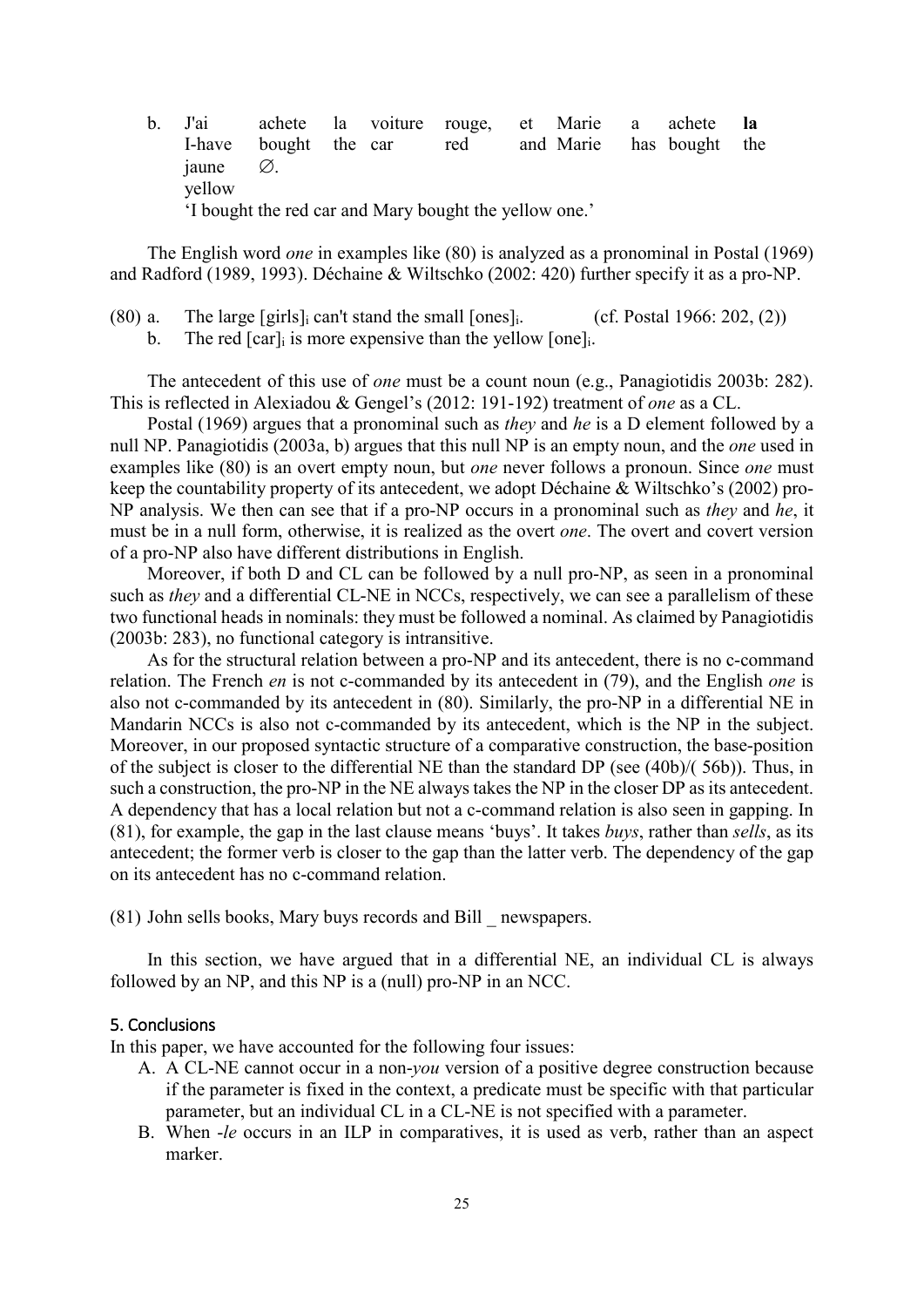- C. A transitive comparative needs a differential NE because the standard DP needs to be Case-licensed by a verbal element and the verb that introduces a differential NE can raise to do the Case-licensing.
- D. In a differential NE, an individual CL is always followed by an NP, and this NP is a (null) pro-NP in an NCC.

While working on these issues, we have also found that in Mandarin, a parameter word is a nominal in a positive degree construction if an NE occurs, but it is not a nominal in a comparative construction.

# <span id="page-25-0"></span>References

- Alexiadou, Artemis, and Kirsten Gengel. 2012. NP ellipsis without focus movement/projections: the role of classifiers. In Ivona Kučerová & Ad Neeleman (eds.), *Contrasts and positions in information structure*. 177-205. Cambridge: Cambridge University Press.
- Borer, Hagit. 2005. *Structuring sense: Volume 1: In name only*. Oxford: Oxford University Press.
- Bowers, John. 1993. The syntax of predication. *Linguistic inquiry* 24.4: 591-656.
- Chao, Yuen-Ren. 1968. *A Grammar of Spoken Chinese*. Berkeley: University of California Press.
- Chen, Yi-Hsun. 2022. On the measure use of Mandarin sortal classifiers and degrees as knds. Talk given in National Taiwan Normal University, March 19.
- Corver, Norbert. 1997. Much-support as a last resort. *Linguistic inquiry* 28.1: 119-164.
- Csirmaz, Anikó, and Melita Stavrou. 2017. Measure Phrases and Semi‐Lexical Nouns. In Martin Everaert and Henk C. van Riemsdijk (eds.), *The Wiley Blackwell Companion to Syntax, Second Edition*, 1-66. John Wiley & Sons, Inc.
- Déchaine, Rose-Marie, and Martina Wiltschko. 2002. Decomposing pronouns. *Linguistic Inquiry* 33.3: 409-442.
- Den Dikken, Marcel. 2006. *Relators and linkers: The syntax of predication, predicate inversion, and copulas*. MIT Press.
- Erlewine, Michael. 2007. A New Syntax-semantics for the Mandarin bi Comparative. MA Thesis, University of Chicago, Illinois.
- Erlewine, Michael Yoshitaka. 2018. Clausal comparison without degree abstraction in Mandarin Chinese. *Natural Language & Linguistic Theory* 36.2: 445-482.
- Gong, Ying, and Elizabeth Coppock. 2021. Mandarin Has Degree Abstraction After All. Ms.
- Grano, Thomas. 2012. Mandarin hen and universal markedness in gradable adjectives. *Natural Language and Linguistic Theory* 30:513-565.
- Grano, Thomas and Christopher Kennedy. 2012. Mandarin transitive comparatives and the grammar of measurement. *Journal of East Asian Linguistics* 21:219-266.
- Hu, Yaqing. 2019. *Without Degree Phrase: The Syntax of Chinese 'Phrasal'and 'Clausal'bi-Comparatives*. PhD dissertation, University of York.
- Huang, C-T. James. 1988. On 'be' and 'have' in Chinese. *The bulletin of the Institute of History and Philology Academia Sinica* 59. Part I: 43–64.
- Huang, C.-T. James. 1993. Reconstruction and the structure of VP: Some theoretical consequences. *Linguistic Inquiry* 24.1: 103-138.
- Jackendoff, Ray. 1987. The status of thematic relations in linguistic theory. *Linguistic Inquiry* 18.3: 369-411.
- Kennedy, Christopher. 2009. Modes of comparison. In Elliot, Malcolm & Kirby, James & Sawada, Osamu & Staraki, Eleni & Yoon, Suwon (eds.), *Proceedings of the 43nd Annual*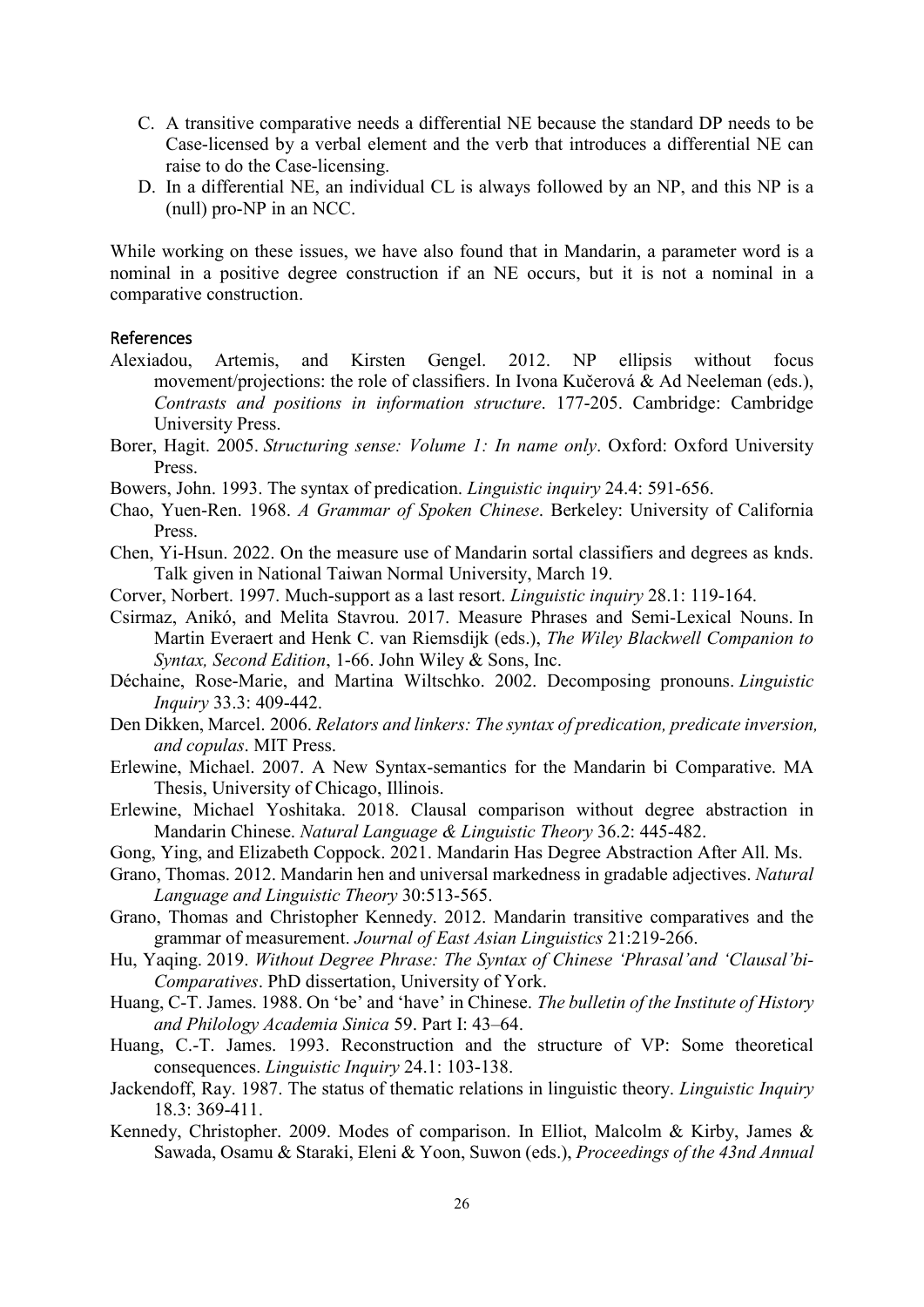*Meeting of the Chicago Linguistic Society* (CLS 43), 141-165. Chicago: The University of Chicago.

- Krantz, G. H., R. D. Luce, P. Suppes, and A. Tversky. 1971. *Foundations of measurement. Vol. 1: Additive and Polynomial Representations*. New York, NY: Academic Press.
- Li, Charles N., and Sandra A. Thompson. 1974. Co-verbs in Mandarin Chinese: verbs or prepositions? *Journal of Chinese linguistics* 2.3: 257-278.
- Li, Xiao. 2015. Degreeless comparatives: The semantics of differential verbal comparatives in Mandarin Chinese. *Journal of Semantics* 32: 1-38.
- Li, Yen-hui Audrey. 1998. Argument determiner phrases and number phrases. *Linguistic Inquiry* 29.4: 693-702.
- Lin, Jo-Wang. 2009. Chinese comparatives and their implicational parameters. *Natural Language Semantics* 17: 1–27.
- Lin, Jo-Wang. 2014. The adjective of quantity duo 'many/much'and differential comparatives in Mandarin Chinese. *International Journal of Chinese Linguistics* 1.2: 163-191.
- Liu, Chen-Sheng. 2007. The chameleon in the Chinese individual exceed comparative. *Language and Linguistics* 8.3:767-797.
- Liu, Chen-Sheng Luther. 2018. A comparative with two standards of comparison. *International Journal of Chinese Linguistics* 5.2: 195-225.
- Löbel, Elisabeth. 1989. Q as a Functional Category. In *Syntactic Phrase Structure Phenomena in Noun Phrases and Sentences*, edited by Christa Bhatt, Elisabeth Löbel, and Claudia Maria Schmidt, 135–169. Amsterdam: Benjamins.
- Löbel, Elisabeth. 2001. Classifiers and Semi-Lexicality: Functional and Semantic Selection. In *Semi-Lexical Categories*, edited by Norbert Corver and Henk van Riemsdijk, 223–272. Berlin: Mouton de Gruyter.
- Mok, Sui-Sang. 1998. Cantonese exceed comparatives. Ph.D. Dissertation, University of California, San Diego.
- Panagiotis, Phoevos. 2003a. Empty nouns. Natural Language and Linguistic Theory 21:3: 381- 432.
- Panagiotis, Phoevos. 2003b. *One*, empty nouns, and θ-assignment. *Linguistic Inquiry* 34.2: 281- 292.
- Postal, Paul. 1966. On so-called pronouns in English. In *Modern studies in English*, ed. by David Reibel and Sanford Schane, 201-223. Englewood Cliffs, N.J.: Prentice-Hall.
- Postal, Paul. 1969. On so-called "pronouns" in English. In Modern studies in English, ed. by David Reibel and Sanford Schane, 201-224. Englewood Cliffs, N.J.: Prentice-Hall.
- Radford, Andrew. 1989. Profiling proforms. Ms., University of Essex.
- Radford, Andrew. 1993. Head-hunting: On the trail of the nominal Janus. In *Heads in Grammatical Theory*, ed. by Greville Corbett, Norman Fraser, and Scott McGlashan, 73- 113. Cambridge: Cambridge University Press.
- Rett, Jessica. 2020. Separate but equal: A typology of equative constructions. In Peter Hallman (ed.), *Interactions of degree and quantification*, 163–204. Leiden & Boston: Brill.
- Roberts, Ian. 2001. Head movement. *The Handbook of Contemporary Syntactic Theory*, Mark Baltin & Chris Collins (eds.), 112-147. Blackwell Publishers.
- Sæbø, Kjell Johan. 2009. Possession and pertinence: The meaning of "have". *Natural Language Semantics* 17: 369–397.
- Scontras, Gregory. 2021. Measure Phrases. In Daniel Gutzmann, Lisa Matthewson, Cecile Meier, Hotze Rullmann, and Thomas Ede Zimmermann (eds.), *The Wiley Blackwell Companion to Semantics*, 1-29. John Wiley & Sons, Inc.
- Sybesma, Rint. 1997. Why Chinese verb-*le* is a resultative predicate. *Journal of East Asian Linguistics* 6.3: 215-261.
- Williams, Edwin. 1980. *Predication. Linguistic Inquiry* 11.1: 203-238.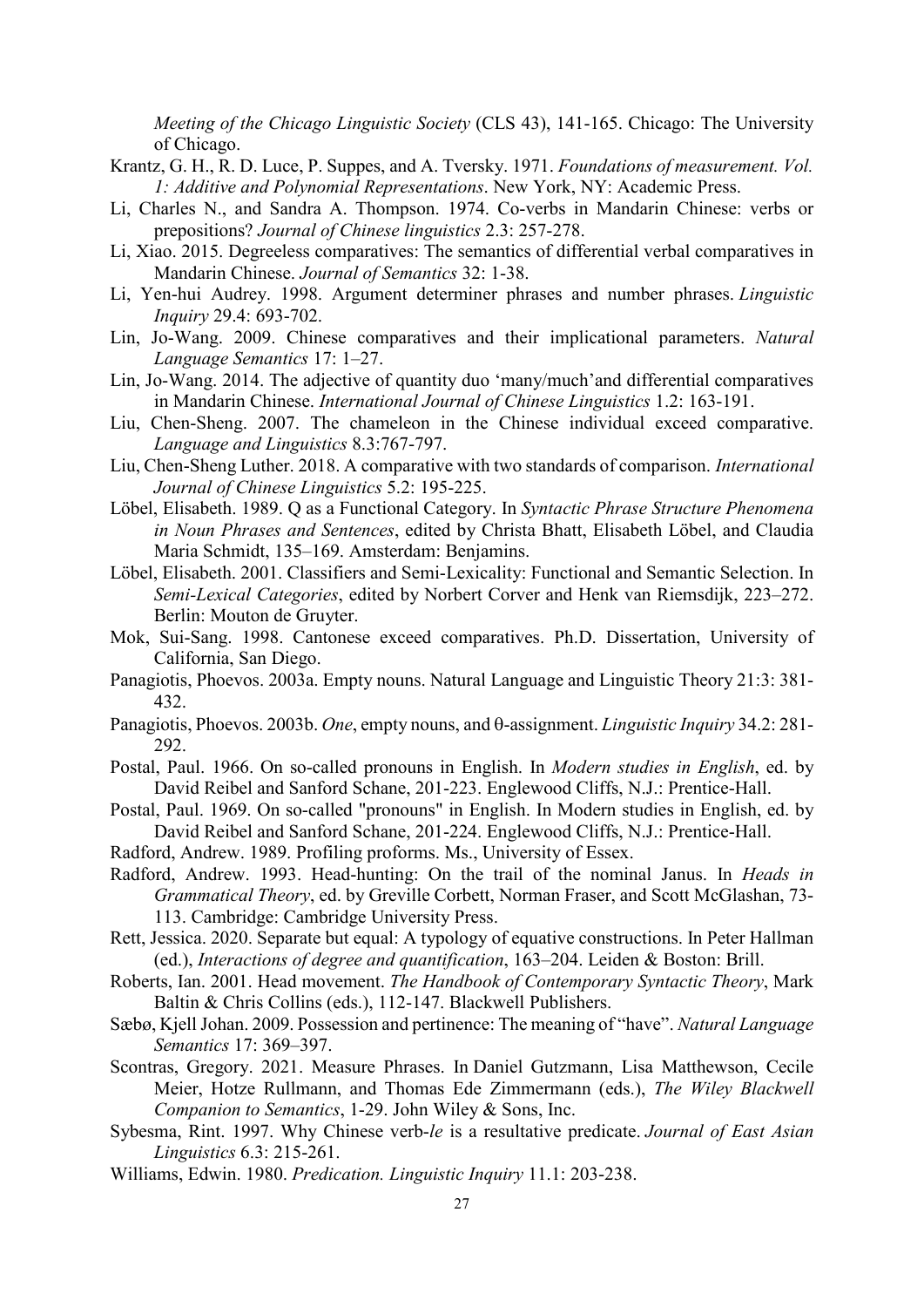- Xiang, Ming. 2003. A phrasal analysis of Chinese comparatives. In *Proceedings from the Annual Meeting of the Chicago Linguistic Society* 39(1): 739-754. Chicago Linguistic Society.
- Xiang, Ming. 2005. Some topics in comparative constructions. PhD Dissertation, Michigan State University, East Lansing, MI.
- Xie, Zhiguo. 2014. The degree use of the possessive verb yǒu in Mandarin Chinese: a unified analysis and its theoretical implications. *Journal of East Asian Linguistics* 23.2: 113-156.
- Zhang, Linmin. 2022. Degree expressions in Chinese. Accepted at *The Oxford Research Encyclopedia of Linguistics*. lingbuzz/006145
- Zhang, Niina Ning. 2009. The Syntax of Relational-Nominal Second Constructions in Chinese. *Yuyanxue Luncong* 39: 257-301. Beijing: Peking University Press.
- Zhang, Niina Ning. 2011. The Constituency of Classifier Constructions in Mandarin Chinese, *Taiwan Journal of Linguistics* 9.1: 1-50.
- Zhang, Niina Ning. 2013a. *[C](https://www.google.com/url?q=https%3A%2F%2Fwww.degruyter.com%2Fviewbooktoc%2Fproduct%2F203858%3Frskey%3Deglj9a%26amp%3Bresult%3D3&sa=D&sntz=1&usg=AOvVaw1C3Hqm5HCV90ANVcDr61_Z)lassifier Structures in Mandarin Chinese*. Berlin: Mouton de Gruyter.
- Zhang, Niina Ning. 2013b. Encoding Unexpectedness by Aspect Inflection. *Concentric: Studies in Linguistics* 39 (1), 23-57.
- Zhang, Niina Ning. 2016. Understanding S-Selection. *Studies in Chinese Linguistics*. 37 (1): 56-73.
- Zhang, Niina Ning. 2019. Complex indefinites and the projection of DP in Mandarin Chinese. *Journal of East Asian Linguistics* 28 (2): 179-210.

Zhang, Niina Ning. 2021. Pairing Degree-WH Clauses in Mandarin. *Studies in Chinese Linguistics* 42 (2): 121-160.

Zhu, Dexi. 1982. *Yufa Jianyi* [Grammar Lectures]. Beijing: Shangwu Press.

| 4.2 Background on the syntax of numeral CL nominals: selection and complement 19 |
|----------------------------------------------------------------------------------|
|                                                                                  |
|                                                                                  |
|                                                                                  |
|                                                                                  |
|                                                                                  |